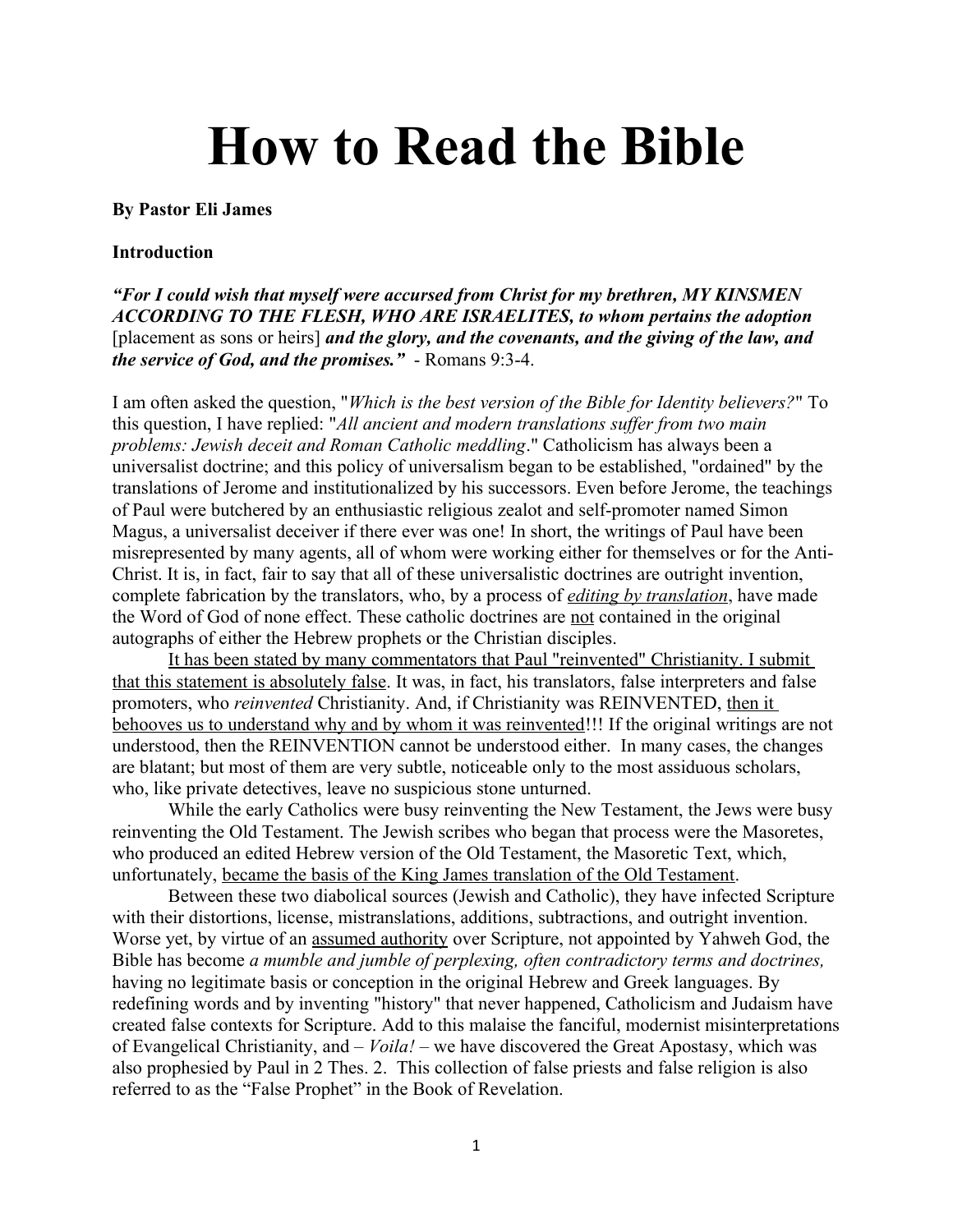Of course, none of these misguided groups will ever admit that they are preaching apostasy; but they most assuredly are, for they totally misrepresent what Paul said in Romans 9:3-4 (just quoted above), and just about everywhere else in the New Testament. In that passage, Paul clearly teaches that the Ordination/Placement/"Adoption," the Covenants, the Giving of the Mosaic Law, and the GLORY **are given to flesh and blood Israelites** . No other people are mentioned. As will be demonstrated later, True Israel's commission is to set a national example for the heathen nations. This national message has been distorted into the "Gospel of Personal Salvation," with its focus on "evangelizing" individuals of all races.

Both the Jewish rabbinate and the Roman Catholic Church have responded enthusiastically to the lesser god of universalism. Both have been motivated by rigid dogma coupled with this agenda. It goes without saying that neither priesthood encourages questions or criticism. Rather than deal in open discussion, both religions have practiced excommunication of critics. In the case of Judaism, the double standard of Jewish religio-cultural exclusivism for themselves is contrasted with their doctrine of multiculturalism for the non-Jewish masses. While actively promoting this multiculturalism and racial integration for Whites, the Jews have declared themselves to be EXEMPT from the very amalgamation that they wish to force upon others! According to them, everything else, including your culture and mine, is subject to change and, furthermore, *needs to be changed according to Jewish "values*," while Jewish religion and culture must be preserved for eternity, as the Jews see fit! In other words, the Jews reserve the right to butt into our business, while they cry foul if we dare to even criticize their own ideas and tactics. Now, isn't that just a bit self-serving? Yet, few Catholics or Protestants dare to criticize this self-serving theology! *"For fear of the Jews*!" (John 7:13, 9:22, 19:38, 20:19.) And for fear of being called an "anti-Semite"!

Few scholars have ever bothered to analyze or appreciate this double standard. It was with purpose and intent that this double standard was built into the "Chosen People" philosophy, as practiced by the Jews. It is, in fact, hypocrisy personified in the rabbis. "*Beware the leaven of the Pharisees, which is hypocrisy*." (Luke 12:1.) But Christian Zionists pay no heed to this Scriptural statement, and the many other statements throughout the New Testament, which condemn Judaism (the religion of the Pharisees) as the religion of the Synagogue of Satan. (Rev. 2:9, 3:9.) Following the lead of their various denominations, the Judeo-Christians typically refuse to acknowledge Bible verses that contradict the rigid dogma that has been so cynically and masterfully fed to them.

#### **The Priests of Apostasy**

*"After the 5th Century AD, when the Bible was compiled by the Ancient Church of the East, theologians in Urhai, the serious distortion of the Scriptures began. The Roman church drove out the Ancient Aramaic theologians, who were the masters of the language. The Ancient church of the East thrived in Persia, under the protection of certain Zoroastrian kings and they spread the Gospel to the East. They went to India and China and built many churches. To this day there can be found the inscriptions in the Ancient Aramaic language all along the path the missionaries of this church travelled.*

*Now that I'm translating the Old Testament, I've discovered that the distortions of the Scriptures by the modern churches have been consistent and deliberate. I asked myself why it is that the Jewish theologians didn't maintain the Ancient Aramaic Scriptures more faithfully? –*  "The Distortion of the Scriptures," by Vic Alexander.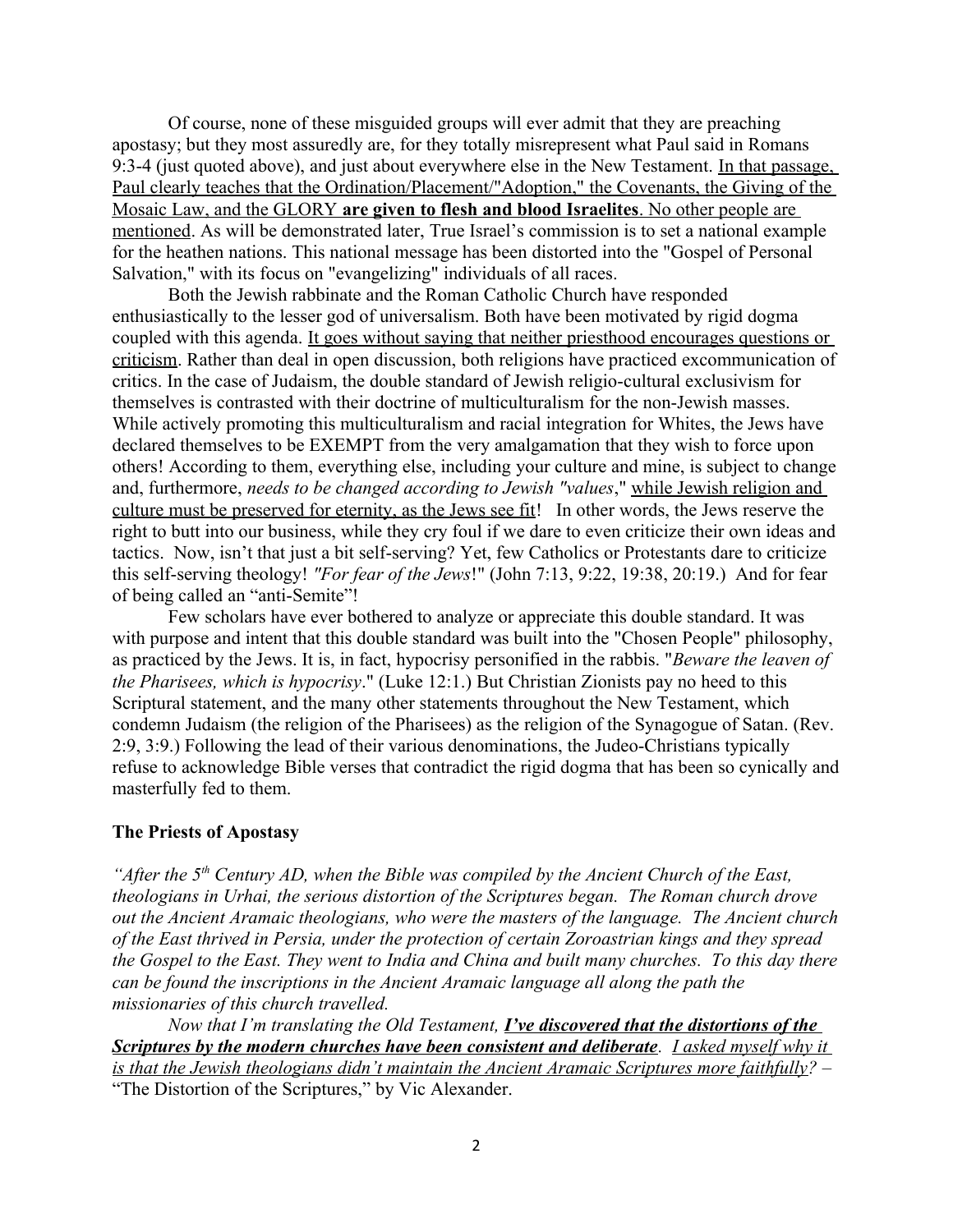Mr. Alexander's question gets to the heart of the problems with the King James and other versions: Jewish and Catholic distortion of the Scriptures.

Like the Pharisees, the Roman Catholic Church used a well-educated priesthood to manipulate an illiterate and superstitious populace. In both cases, the priesthood exploited and still exploits the people by inventing doctrine that is not found in Scripture.

Worse still, the priesthoods of modern Protestantism have borrowed very liberally from both of these false traditions. The Fundamentalists and Evangelicals rival the rabbis and the Catholic theologians with their wholesale invention of doctrine, plus their far-fetched, modernistic interpretations of Scripture, with equally disastrous results. The "Rapture Theory," "Born Again," and "Once saved, always saved" doctrines are three examples. Another is the "God loves everyone" doctrine. I would ask these same people, "Does God love Satan?" Or does God intend to make an END of Satan? Does Jesus love everybody, or does He intend to cut evildoers asunder? The Bible teaches the latter, not the former. If God "*loves everyone*," would someone please explain these verses to me: Mal. 4:1; Matt. 15:13-14; Luke 12:51, 19:27; John 17:9; Acts 3:23; 2 Peter 3:7; 1 John 2:15?

Thanks to these three priesthoods (Roman Catholicism, Judaism, and modern Protestantism…the three "*unclean spirits*" of Revelation 16:13?), the Bible has been turned upside-down, from a record of the exploits and promises Yahweh made exclusively to His People, Israel, into a self-serving, priesthood-empowering manual for people control, a template for religious tyranny. The pew occupants are none the wiser, mistaking this iniquity for the "*will of God*." The sheep eat the sweetened poison that the false shepherds feed them, and they relish the sweet-tasting lies. Believing themselves to be spiritual, righteous, and wise, they hypnotically return every "Sabbath" for more religious entertainment.

Given the liberal flow of slithery sweet talk coming from the rabbis and pulpitmasters, the pew occupants have become nothing more than lobotomized sheeple, drifting along with the latest anti-Biblical fads and trends of the clergy.

"*Take heed that ye be not deceived: for many shall come in my name, saying I am Christ; and the time draweth near; go ye not therefore after them."* (Luke 21:8.)

Beware of wolves in sheep's clothing! Despite the fact that the New Testament issues repeated warnings about the deceiver-priests, the Judeo pulpit rarely quotes such passages. Even more scarce is the exegesis of such passages. The reason for this is obvious. The modern apostates are the very deceivers that have been prophesied to appear in these End Times.

The purpose of this essay is to explain some of the most common errors of translation, so that the reader can take this information and apply it to the KJV, in order to correct these errors of translation and get the proper sense of questionable passages. Until a more accurate translation of the Bible becomes available, I am providing here a set of guidelines for avoiding the greatest pitfalls.

#### **The Westminster Confession of Faith**

*"Variety of translations is profitable for finding out the sense of the Scriptures."* - Augustine of Hippo.

The Westminster Confession, composed in 1646, is a very detailed document explaining the principles of Protestantism. The relevant portion for our study is Chapter 1, Paragraph VIII: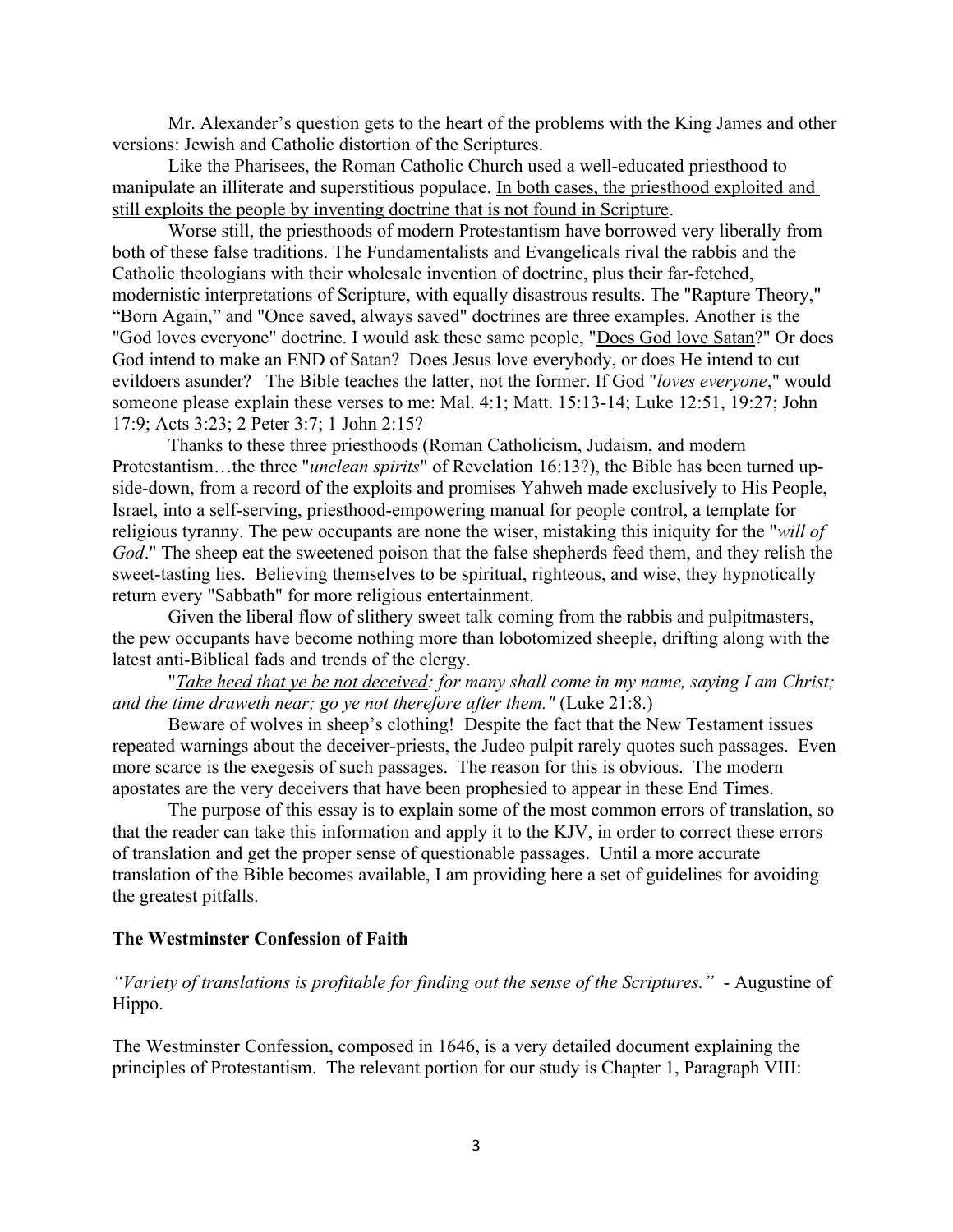**The Old Testament in Hebrew (which was the native language of the people of God of** *old), and the New Testament in Greek (which at the time of the writing of it was most generally known to the nations), being immediately inspired by God, and by his singular care and providence kept pure in all ages, are therefore authentical; so as in all controversies of religion the Church is finally to appeal unto them. But because these original tongues are not known to all the people of God who have right unto, and interest in, the Scriptures, and are commanded, in the fear of God, to read and search them, therefore they are to be translated into the vulgar language of every nation unto which they come, that the Word of God dwelling plentifully in all, they may worship him in an acceptable manner, and, through patience and comfort of the Scriptures, may have hope.*

Paragraph 8 is very clear in telling us that, when controversies arise about the true meaning of certain verses, we are to appeal to the original languages for a resolution of the controversy. Implicit in the above statement is the idea that the KJV is not inerrant. The WC declares that the original languages are authentic, not any particular translations. It is interesting that, except for certain independent theologians, the Judeo churches rarely employ this test. Only in Christian Identity is this test used on a regular basis. Identity theologians, such as Dr. Wesley Swift, Bertrand Comparet, Howard B. Rand and Arnold Kennedy routinely use this rule to demonstrate that the KJV has been badly translated. I have dubbed this technique as the Word Study Method. By using the Word Study Method, we can determine whether a particular word has been correctly translated or not. Having employed this technique in my own writings now for thirty years, I can say that I have uncovered hundreds of bad translations simply by referring to the original meanings of words in the Hebrew and Greek. With this simple technique, which any Christian can perform with a Strong's Concordance, we will now examine the most common errors of translation from the Hebrew Old Testament and Greek New Testament.

## **Problems in the Old Testament**

The translational problems in the Old Testament are not as many as in the New Testament. Essentially, about a dozen or so words have been either redefined or misrepresented to make the Jewish people seem to be the Israel of Yahweh. Once these few terms are understood in their Hebrew context, the Old Testament is quite easy to decipher. It is just a matter of replacing a few bad definitions with the correct ones. The words that require discussion are listed below. Just like the word 'gay' used to mean happy, today it means an unhappy homosexual.

## **Distorted Hebrew Terms**

For the purpose of unraveling the deceitful prose of the Masoretic Text, as translated in the KJV and other versions, a few common terms must be analyzed. In every case, we will find that if we stick to the actual Hebrew meanings of the words, the confusion contained in the translations falls away. In the case of the Old Testament, the list of systemically mistranslated words is actually quite short, although the occurrence of these words is quite large.

**LORD**. The English word, LORD, is translated from the Hebrew word YHWH. This word should never have been translated into an English word at all. It is commonly accepted translational practice that proper names in the source language are never translated. At best,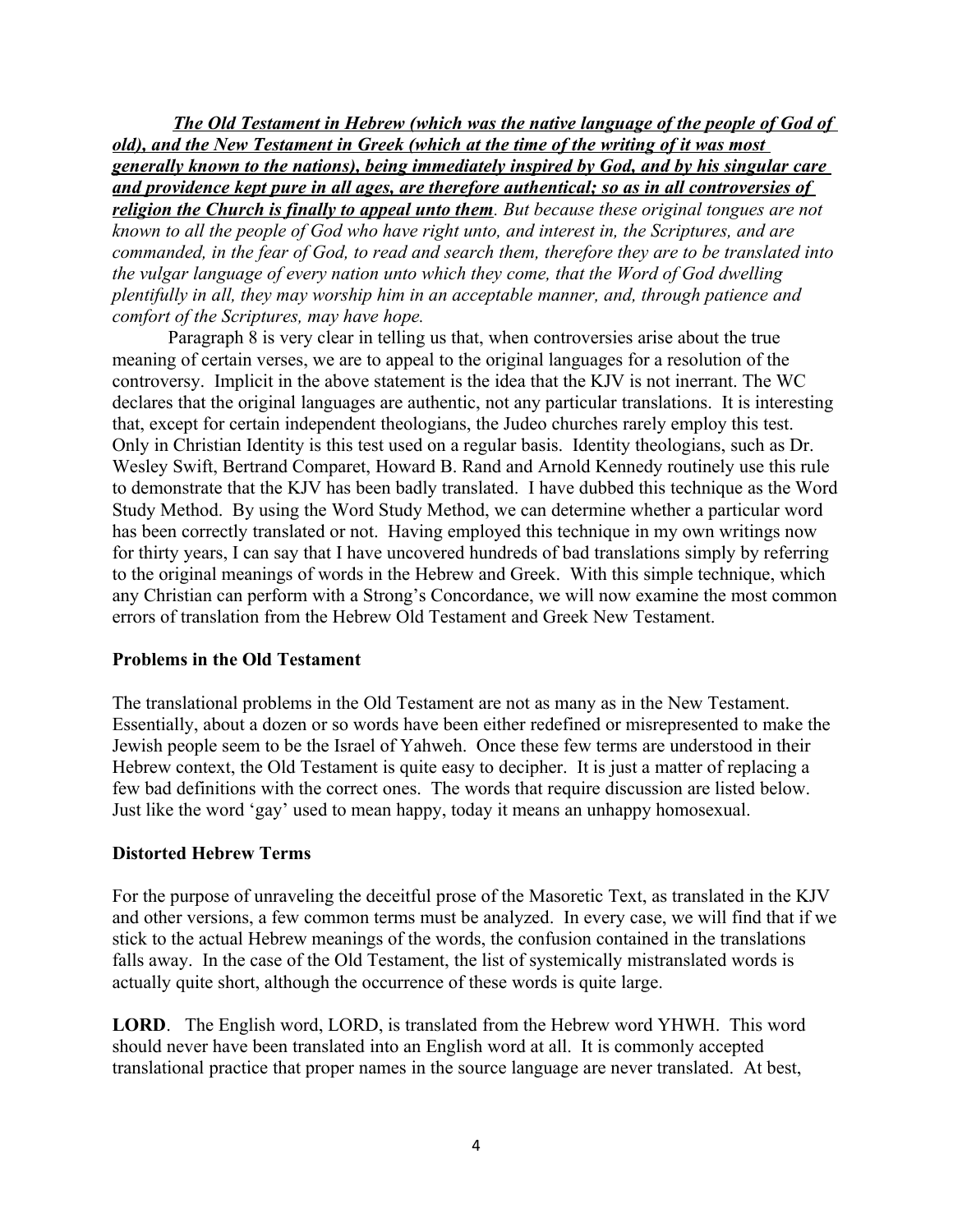such proper names are transliterated, meaning that they are spelled out in the new language so as to phonetically represent the same sounds as in the source language.

For example, the name of Giuseppe Verdi, the Italian composer of operas, is never translated as Joe Green, especially when the discussion is about classical composers. There is no reason to translate his name, because we don't want to confuse Giuseppe Verdi with someone else, such as Joe Green, the football player. Since Verdi was an Italian, we retain the Italian spelling and pronunciation of his name to make it exactly clear of whom we are speaking.

The only reason for changing YHWH to LORD is that the Jewish rabbis have invented their own law, by which they claim that the Name of Yahweh should not be written or pronounced. Since the Psalms repeatedly say that we should honor His Name with song and praises, this Talmudic Jewish tradition should be considered scripturally unfounded and illegitimate, which it is. Yet, the Judeo-Christians never question rabbinical traditions, no matter how anti-Mosaic and unscriptural they are!

Exo. 3:14-16 states that His name is I AM THAT I AM, which is the Hebrew Tetragrammaton, YHWH (commonly pronounced Yahweh); and no rabbi has the authority to change Scripture. (Deut. 4:2.) Therefore, whenever the ALL CAPS word LORD is encountered in the Bible, it should be read as YHWH, 'Yahweh.'

**JEW.** In the Old Testament, the English word 'Jew' is always translated from the Hebrew words 'Yehud' or 'Yehudi.' 'Yehud' is the name of the patriarch, Judah. 'Yehudi' is the plural form designating the Judahites of the tribe of Judah. Since the modern Jews of this world are, by their own admission, a mixture of non-Shemitic Edomites and Khazars, plus many other non-Hebrew peoples, it is absurd to say that 'Jew' = 'Judah.' It would be like saying 'Turk' = 'Deutsch.' The two ethnicities are fundamentally different and distinct, having no religion or history in common. This means that the modern Jewish people are completely unrelated by race or religion to the Judahites of the Bible. The rabbis of Judaism know this, but it is the main feature of their religious charade of impersonating True Israel, who are, in fact, the Caucasian people.

Consequently, whenever the word 'Jew' is encountered in the OT, it should be read as "Judah" or "Judahite," depending on whether it is a reference to the patriarch or the people of that tribe, who are directly descended from Judah. Knowing this one fact will clear up many dubious passages, especially in the Book of Esther, wherein Esther and Mordecai are clearly identified as Benjamites of the House of Judah (two-tribed House of Judah). This means, unequivocally, that Esther was NOT a Jewess but a Benjamite woman of the House of Judah, a White Aryan Adamic Shemitic Hebrew Israelite of the tribe of Benjamin.

There is never any justification for using the word *Jew* to designate a Judahite, either in the OT or the NT, since the Old Testament Judahites never used such a nickname to refer to themselves. As long as we give these non-Israelite Jews credit for being something they are not, you will never understand the difference(s) between a Jew and an Israelite/Judahite. If you accept vague definitions for precise designations, you will be hopelessly confused, *ad infinitum*.

**ISRAELITE**. Simply put, an Israelite is a direct descendant of Jacob/Israel. All Israelites are racial Adamites, Hebrews, and Shemites, who possess no DNA other than that of Israel on their father's side and only Adamite DNA on their mother's side. This is how Scriptural descent is reckoned and recorded in the Bible. No other person can qualify as an Israelite. It is simply a matter of DNA. **An Israelite should never be confused with a Jew**. Jews are the modern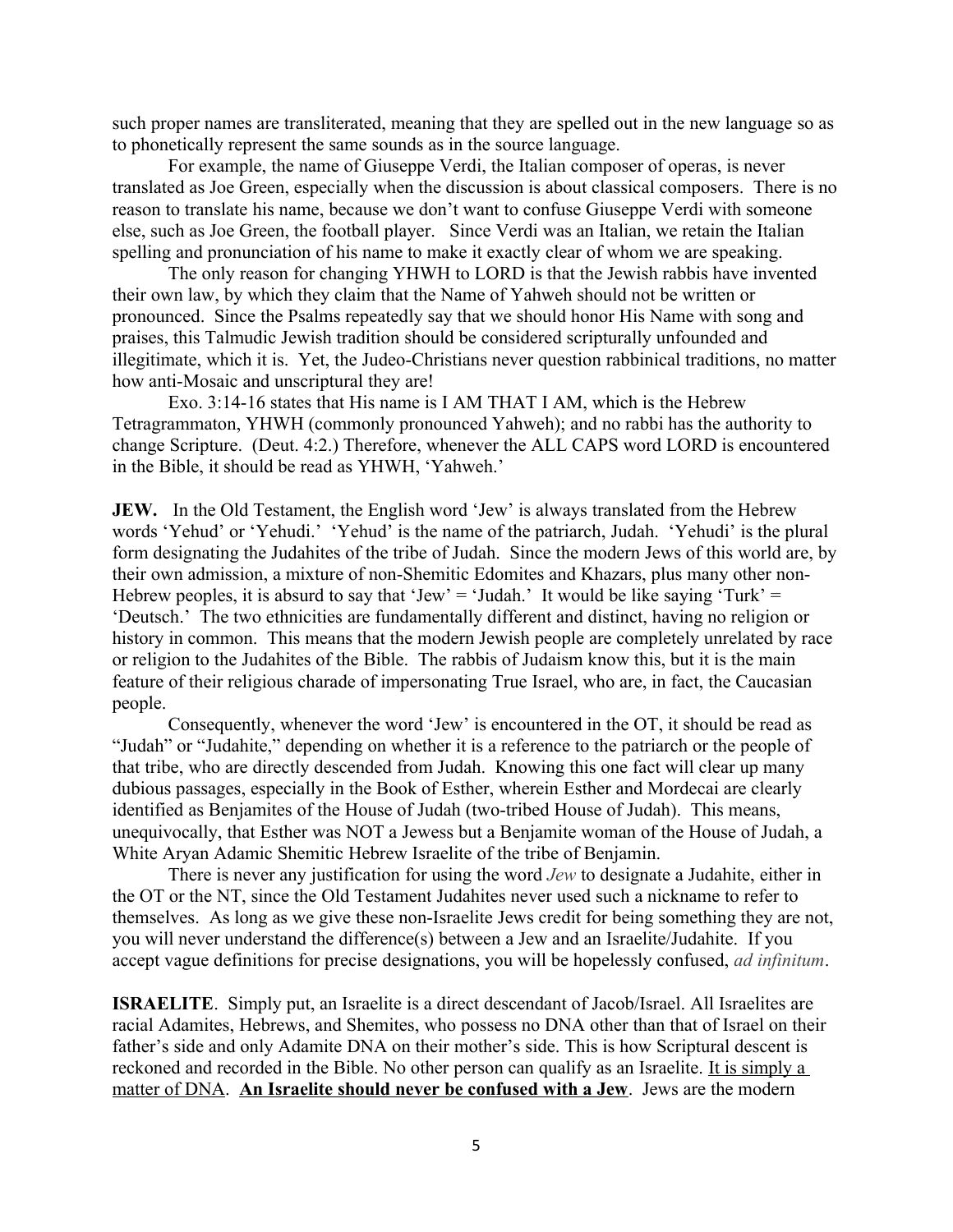descendants of the Biblical Edomites and Canaanites, plus an even larger non-Israelite mixture (95%) of non-Shemitic Khazars, who converted to Judaism in the year 740 AD.

**GENTILE.** This word simply has *no* place in the Bible. Wherever you see this word in Scripture, cross it out. In the Old Testament, the Hebrew *'goy'* should have been translated as "*nation*." In the New Testament, the Greek word, *ethnos,* almost always refers to the "*Israelites of the Dispersion*." That is the literal, historical reference designated by this word in virtually every instance in the New Testament. Depending upon the context, *ethnos* can also refer to non-Israelite nations, so the passages have to be read very carefully, as the context will always reveal what nations are being discussed.

The primary definition of the Greek word, *ethnos*, in Strong's (#1484) is **RACE, TRIBE**. Following these two correct definitions, we see more Jewish deception at work, where Strong's has, "*spec. a FOREIGN, (NON-JEWISH) ONE (usually, by implic. PAGAN): -- Gentile, heathen, nation, people."* This is the same false definition that is given for the Hebrew word, *goy*.

Obviously, some devious rabbi invented this idea of foreignness and shoehorned it into Strong's definition. As with the Hebrew *goy*, the Greek *ethnos* is primarily a reference to a nation of homogeneous people. The correct designation of the word *nation* can easily be determined from the **context** of any Scripture passage under consideration. With the word *gentile*, we have another instance of Jewish meddling with the Scriptures, causing false definitions and false interpretations to destroy the intended meaning of the author. There is NO WORD IN EITHER THE HEBREW OR THE GREEK LANGUAGE, WHICH MEANS "NON-JEWISH." The Bible designates Israelites and non-Israelites; but it NEVER designates anyone or any nation as either "*Jewish*" or "*non-Jewish*." If you think it does, then you are one of millions who have been fooled by the various, sloppy translations. More about this in the NT section.

**GENERATION**. This English word is translated from two different Hebrew words. One is DOR (#1755), which can mean an age or a generation of people living during that age. At Gen. 6:9, the King James Version reads as follows: "*These are the generations of Noah: Noah was a just man, perfect in his generations."* In Gen. 6:9, the word *'generations'* comes from the Hebrew *toledaw*, which means "*descent*." There is only one possible meaning here: Noah was pure in his genealogy, perfect his RACIAL DESCENT from Adam.

Gen. 5:1. "*This is the book of the generations* (*toledaw,* family tree, descendants of*) Adam. In the day that God created Adamkind, in the likeness of God* (elohim) *made He him*." DNA is like a computer program. Any geneticist will tell you that mutations invariably cause disease and death. DNA is exclusive to every species. DNA replicates its own kind and none other. Wheat seed produces wheat. Corn seed produces corn. If this were not true, farmers would not know what crop to expect. Adamic seed produces more Adamites. Negro seed produces more Negroes. Oriental seed produces more Orientals. That's how it works. Every scientist knows this. Only when somebody deliberately messes with the genetic programming is there a different result.

The KJV, *as translated*, makes no distinction between DOR and TOLEDAW, but their meanings in the Hebrew are quite different and important for understanding what is being stated.

**SEED**. *"But thou, Israel, art My servant, Jacob whom I have chosen, the SEED of Abraham my friend."* (Isa. 41:8.) *"Now to Abraham and his SEED were the promises made. He saith NOT and*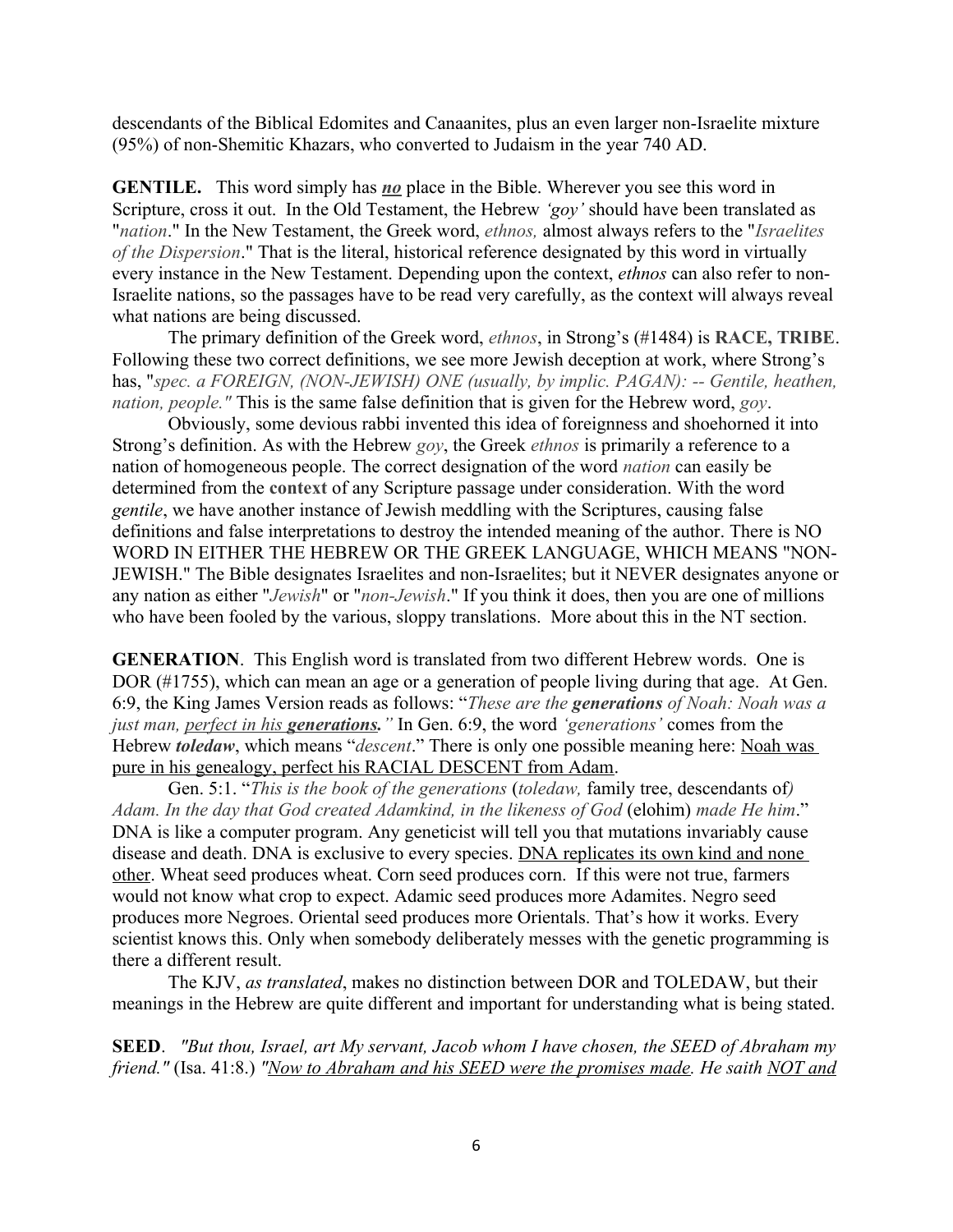*to seeds, as of many; but as of one, and to thy SEED which is Christ* [anointed, Strong's #5547]." (Gal. 3:16)

The Hebrew word *zerah* (*seed*) is used of Abraham and Israelites repeatedly. It is never used in a spiritual sense. It is always used for physical offspring, descendants, and children in the flesh. Isa. 41:8 clearly states that a SEED, a RACE of people has been chosen. Gal. 3:16 affirms the statement made in Isaiah. Paul goes even further, explaining that only ONE SEED (one particular Race, not many races) has been anointed, and no other race. (The last word, being 'Christ,' in the Galatians quote is a poor translation, the KJV translators assuming that the word *anointed* is a reference to the individual, Christ. The Bible clearly states, hundreds of times, that the Covenants were made to Abraham's descendants, namely, the children of Israel, in their entirety, not to just one person, Jesus Christ. What Paul is actually saying is that OUR ONE AND ONLY RACIAL SEED is anointed, meaning all Israelites have been dedicated to His service. It is still up to us as individuals to perform as those anointed/predestinated. As translated, the KJV is falsely saying that only Jesus Christ is the recipient of the promises; *but that is clearly ridiculous*. The Redeemer came to redeem the SEED of Israel, the people of Israel. He did *not* come to redeem Himself, as this absurd translation implies! As the Sinless One, He had NO NEED of redemption! The Redeemer was promised to the ANOINTED SEED, the children of Israel!) The distortionists use this verse to proclaim that Jesus Christ came to save all "seeds," by which they mean "all races." But Paul is actually affirming the exclusivity of Israel. One of the promises made to Abraham's SEED (direct descendants) was that they would become an innumerable multitude. (Gen. 22:17.) Was Jesus Christ an "innumerable multitude"? This is just another example of how sloppy scholarship and deliberately false translation has made mincemeat of the Bible. Since True Israel has been prophesied to become a KINGDOM OF PRIESTS, every one of us will have the opportunity, as the head of a household of Israelites, to become anointed as a King-Priest.

In the Greek, the word *seed* is translated from *sperma* (#4690), the meaning of which should be obvious to everyone. It is not a term that has any spiritual connotations, unless you believe in "*spiritual sperm*"! *Zerah* and *sperma* are biological, genealogical words, having no spiritual connotations whatsoever, proving that the Bible is talking about literal progeny, offspring, NOT "*SPIRITUAL Israel*."

Gen. 3:15 represents one of the most important prophecies of the Old Testament. In this verse the devil's SEED, or offspring, the first in line being Cain, is foreseen as being in constant ENMITY with Eve's SEED, or offspring, the first in line being Seth, until the Day of Resolution/Judgment. The entire Bible is a record of the constant struggles between the devil's SEED (the Cainite {Kenite}, Canaanite, Edomite, Shelahite, Idumean, Jewish people) and Adam and Eve's SEED, which is the Adamite/Shemitic/Hebrew/Israelite/Caucasian race. Gen. 17:7-9 declares that the Covenants are established between Yahweh and the SEED OF ABRAHAM, not to any mythical church or multicultural cast of "believers.

**COVENANT**. *"Behold, the days come, saith Yahweh, that I will sow the HOUSE OF ISRAEL and the HOUSE OF JUDAH* [both of which references are exclusive genealogical, family references to the SEED of Israel, not to any so-called "spiritual Israel," nor are they references to mongrelized Jews] *with the SEED OF MAN* [Adamites not of either House], *and with the SEED OF BEAST* [meaning non-Whites; therefore, this means that it will be a time of pervasive race-mixing, i.e., TODAY]. *And it shall come to pass, that like as I have watched over them, to pluck up* [the good Israelites]*, and to break down* [the disobedient Israelites], *and to*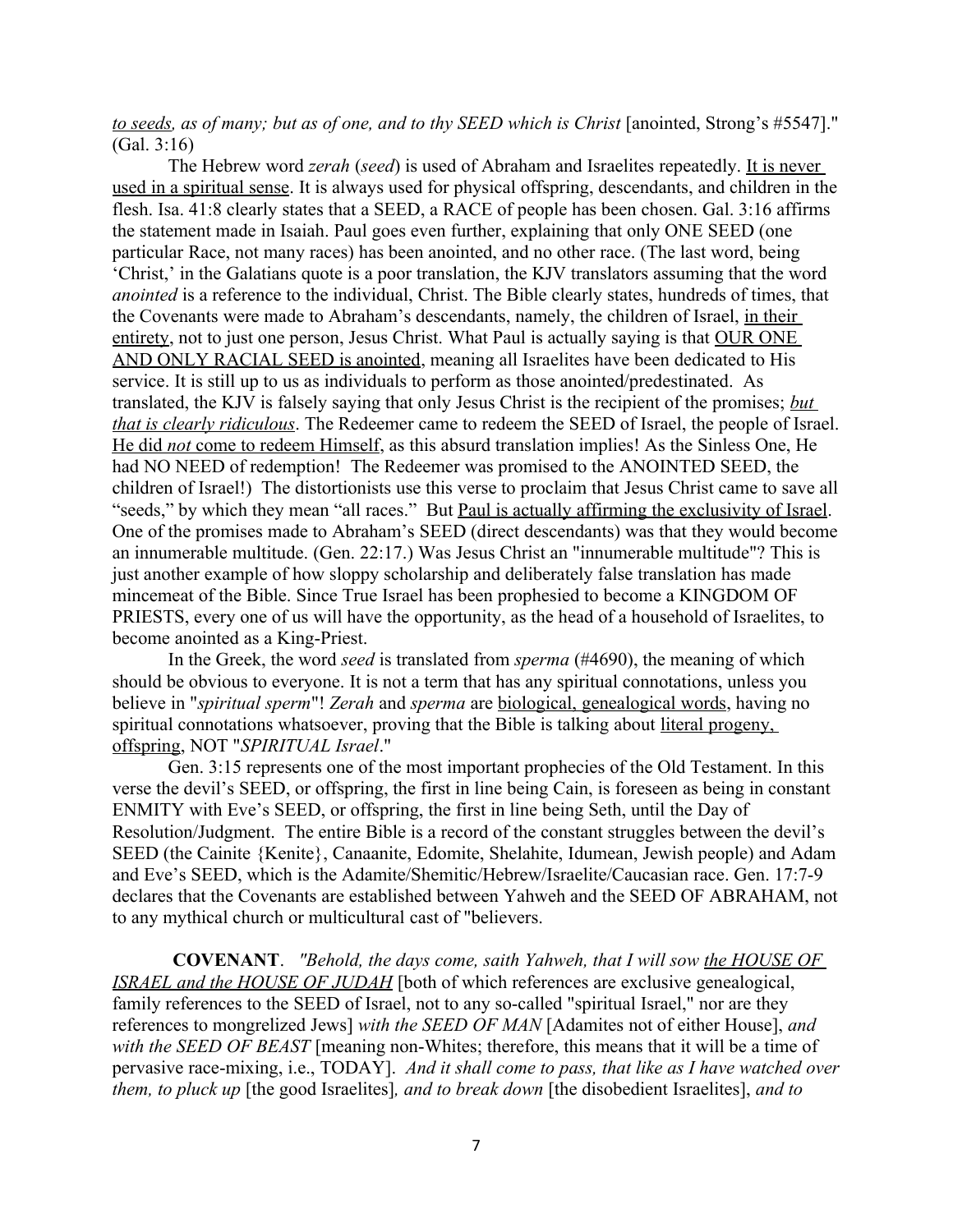*throw down, and to destroy, and to affllict* [We are most certainly afflicted today!]; *so will I watch over them* [Israel, NOT all nations or "believers," or any apostate "church"], *to build and to plant, saith Yahweh. In those days they shall say no more, The fathers have eaten the sour grape, and the children's teeth are set on edge. But everyone shall die for his own iniquity* [refuting the false doctrine of universal reconciliation]: *every man that eateth the sour grape, his teeth shall be set on edge. Behold, the days come, saith Yahweh, that I will make a NEW COVENANT with the HOUSE OF ISRAEL, and with the HOUSE OF JUDAH: not according to the COVENANT that I made with their fathers in the day that I took them by the hand to bring them out of the land of Egypt; which COVENANT they brake* [a reference to the Ten Commandments and to the Levitical priesthood's sacrificial laws], *although I was an husband unto them, saith Yahweh, But this shall be the COVENANT that I will make with the HOUSE OF ISRAEL; After those days, saith Yahweh, I will PUT MY LAW IN THEIR INWARD PARTS and WRITE IT IN THEIR HEARTS*." (Jer. 31:27-33; Heb. 8:8-12.)

A Covenant is an EXCLUSIVE COMPACT between two or more parties. Anyone who is not named in the agreement has no legal claim to it. Thus, the Dispensationalists are making an illegal claim when they say their churches have inherited the promises of the Covenants. That is another distortion of the language of Scripture. They have, in effect, signed THEIR NAME in place of YOUR NAME on the inheritance document!! Like Judaism, Dispensationalism is also a counterfeit doctrine.

It is an irrefutable fact that all of the Covenants in Scripture are made exclusively with Abraham and his direct descendants, the children of Israel. Get a Concordance and look up the word *covenant* (Strong's #1285 BERITH, or BRITH), and you will find that what I am saying is true. When two people make a compact between each other, it applies to no one else. Nowhere in Scripture is there ANY STATEMENT that can be construed or misconstrued as implying that the Covenants were made or expanded to include non-Israelites, or transferred to some metaphorical/allegorical "church," consisting of mere "believers" or a non-existent "spiritual Israel."

One of those covenants is the Law itself. It was established at Mt. Sinai where OUR ANCESTORS took an oath to obey the Law (Ex. 19:3-8 and Deut. 29:29). *"That he may establish thee today for a people unto himself, and that he may be unto thee a God..."* (Deut. 29:13.) However, we broke our national Covenant, our promise to keep the Law. That is why we, as a people, continue to suffer the curses outlined in Chapter 28 of Deuteronomy. It is now up to us to perform the Covenant that our ancestors failed to keep. The Judeo churches must redefine the terms of the covenants, which, in effect, is overruling the Creator.

**ADAM.** The very first thing that must be realized is that the Hebrew word, *AWDAWM*, means "*to show blood in the face*." This literally means "*to be able to blush*." Only the White Adamic race has ever had this ability. Hence, Gen. 1:26-27 is declaring that only the White Race was made in the image of Elohim. The other races were already created at Gen. 1:24-25, as the "*beast of the earth.*" This includes the Orientals, the Blacks, the Amerindians and all non-Whites. In the biblical narrative, the Covenants were continuously narrowed down to an ever smaller group of people, from the Adamites down to Noah's eight souls. From Noah, the Covenants were transmitted, exclusively, through Abraham, Isaac and Jacob (Israel). Only the direct descendants of this genealogy were ever made a party to these promises and covenants. Note that a Covenant is a legal contract, which cannot be disannulled, just as Paul says. (Gal. 3:15, 17.) Yahweh has sworn by His own Name that these Covenants will never be altered or abolished.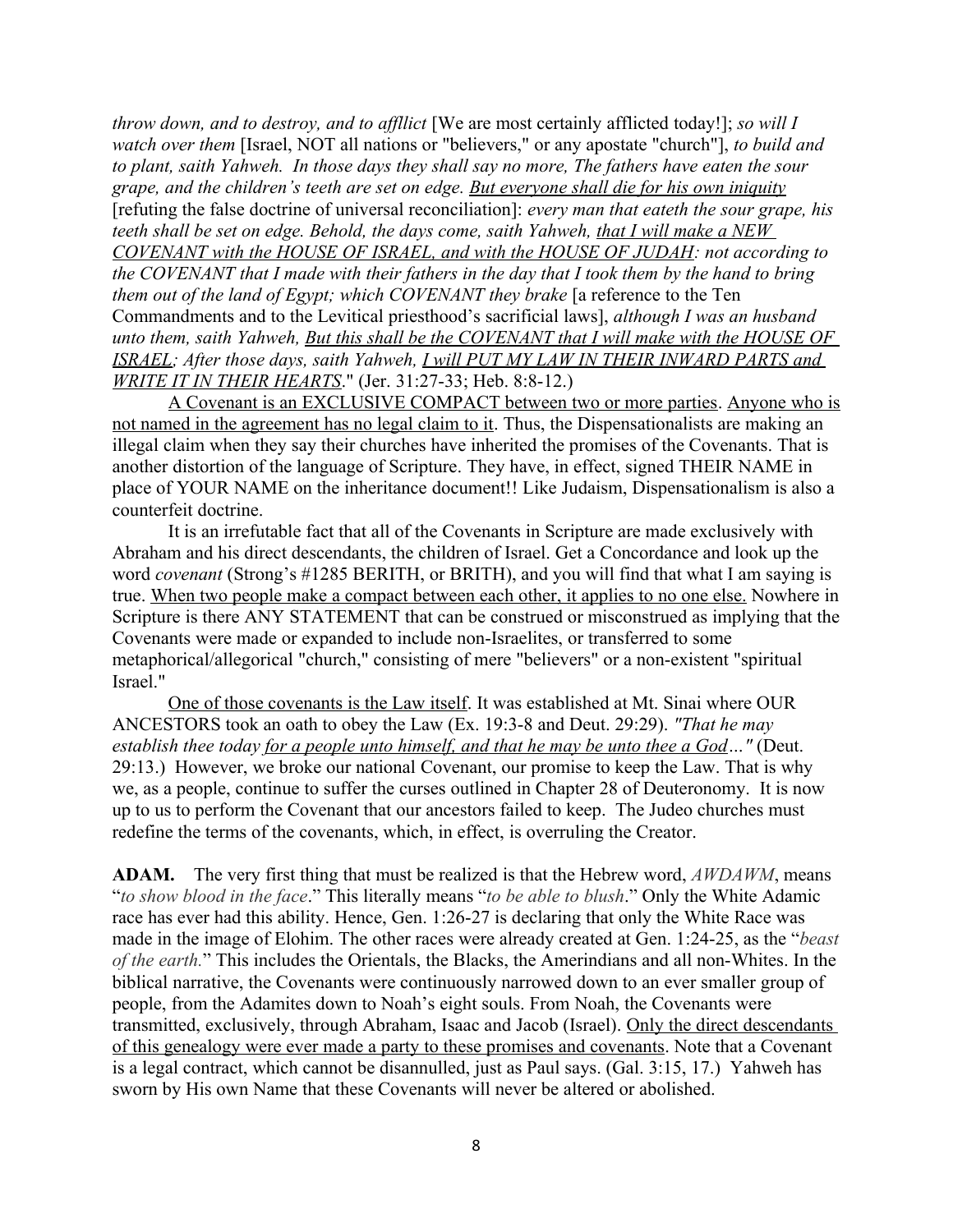Jonah 3:8 describes the fact that Nineveh had "beasts" (non-Whites) and "men" (White Adamites), both of whom were dressed in sackcloth and repented of their sins. There is no such thing as a four-legged "beast" capable of repenting. Only two-legged non-Whites can perform what is required here.

Gen. 1:28-30 declares the Dominion Mandate, which is given exclusively to the Adamic Race and to no one else. History proves that the White Race has always been the Dominion Race, exactly as Yahweh had intended. Likewise, our current decline was prophesied. Fortunately, our eventual re-emergence as God's Chosen People was also prophesied (Hosea 1:10; Rom. 9:25-26); and nothing can stop this prophecy from being fulfilled.

Satan perfectly understood that the creation of an immortal seedline would overthrow his rebellion (Rev. 12). Hence, he understood that the only way he could thwart Yahweh's Plan to overthrow this rebellion was to adulterate Eve's offspring, by seducing her. That is exactly what Gen. 3 is about. All of the punishments that were inflicted upon Adam and Eve in that chapter are sexual in nature, from covering their sexual organs with loincloths to Eve's conception being cursed with exceptional pain. The resultant offspring of this seduction was Cain, while Abel was actually the son of Adam. Eve had a dual pregnancy (superfecundation) by two different males. Although superfecundation was rare among the Israelites, it is very common today, as more and more women have become promiscuous, sharing their beds with different men on different nights, and sometimes with men of different races. In this way, a woman can be pregnant by two different men at the same time.

Gen. 4:1 records Eve's surprise at Cain's appearance, where she says, "*I have gotten a man* (IYSH, not AWDAWM) *from Yahweh*." The meaning of the Hebrew word IYSH is "a male of any species." Moreover, the root word from which IYSH derives is ENOSH, meaning "mortal."

Eve was twice surprised: by Cain's appearance and by the fact that she perceived he was a mortal. Eve's statement is one of surprise and shock! Given Yahweh's promise that Adam and Eve would be immortal if they refrained from sin, Eve was very surprised that she would have produced a non-Adamic, mortal offspring, such as Cain. (As genetic studies and pregnancy studies increase our knowledge of fetal development, scientists are finding that the mother retains some of the cells of the offspring in her body, including her brain, after delivering the child. These pregnancy cells suggest that there is a biochemical mechanism for telegony, or the cross-contamination of future offspring from a previous pregnancy. This article even suggests that such cross-contamination can occur between twins in utero:

[http://www.scientificamerican.com/article.cfm?id=scientists-discover-childrens-cells-living-in](http://www.scientificamerican.com/article.cfm?id=scientists-discover-childrens-cells-living-in-mothers-brain)[mothers-brain](http://www.scientificamerican.com/article.cfm?id=scientists-discover-childrens-cells-living-in-mothers-brain) ) In this way, both Eve and Abel would have been affected by the presence Cain's aberrant DNA. Cain was not capable of being immortal because his DNA was already sinful, on his father's side.

The fact that Cain killed Abel is proof that there was something seriously wrong with Cain. We in Christian Identity understand why: Adam was not Cain's father. Nachash, the "serpent," was Cain's father. The "Serpent" having thus polluted Eve's womb, Abel, through cross-cntamination, was also born a mortal; and Eve, because her error had made herself no longer immortal, could no longer produce immortal offspring. She never got the chance, because Nachash impregnated her about the same time that Adam did. This is the true meaning of the FALL of Adam and Eve. Rather than ask Yahweh for a replacement, Adam chose to do what Eve did. He fraternized with the other races and apparently bore hybrid offspring as well. He should have asked Yahweh for a replacement for Eve; but this idea never occurred to him. Either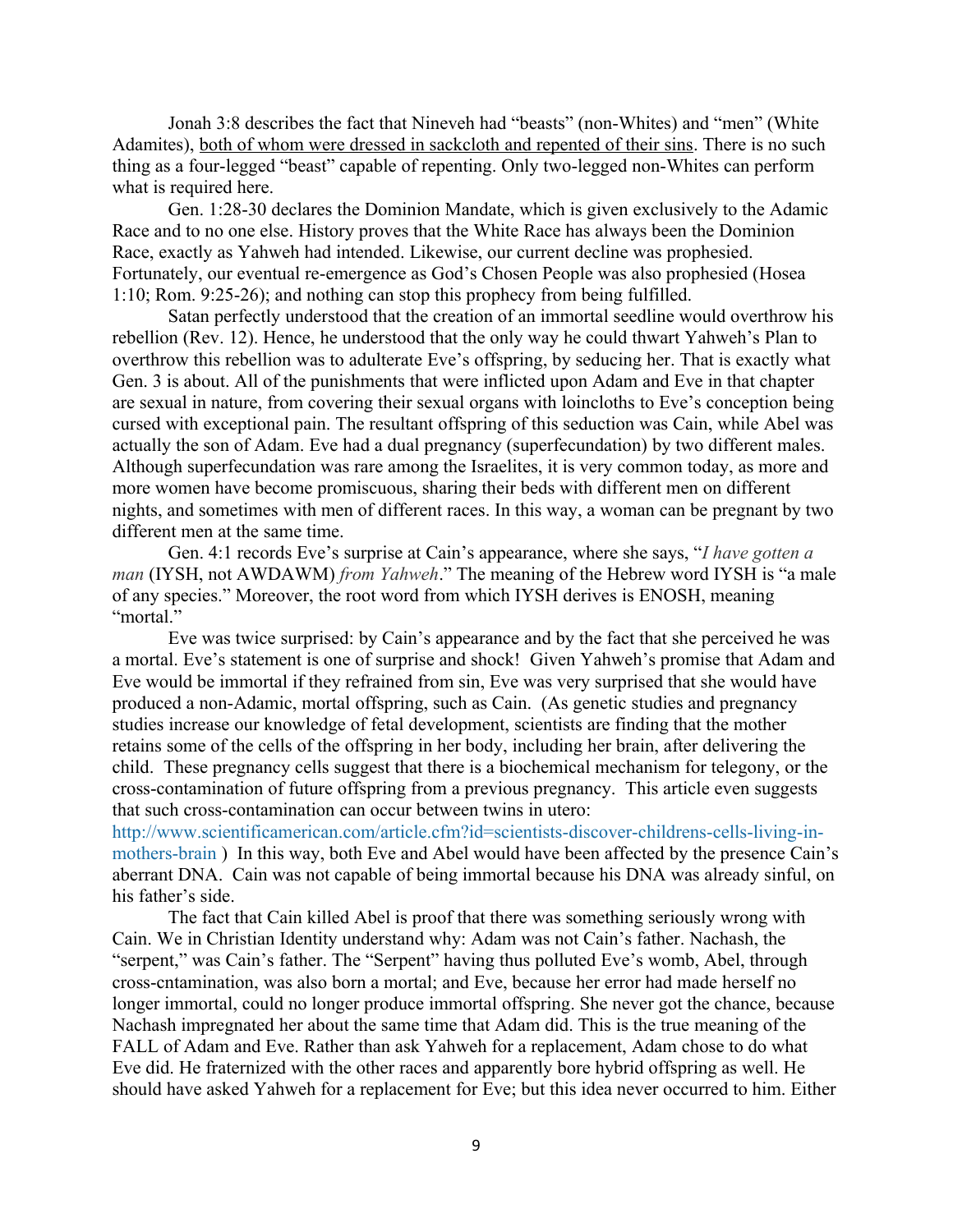that, or he loved Eve so much that he could not bear to lose her. Another possibility is that neither one of them were able to comprehend the consequences of their sin.

Gen. 5:1 records Adam's satisfaction with Seth, Abel's replacement, because Seth was born in Adam's own image, just as the Adamic race was conceived in the image of Elohim, the angelic host which effected the Creation, under Yahweh's direction (Gen. 2:4). Since Cain was not Adam's son, Cain was never even considered as part of Adam's genealogy. Even the New Testament genealogy leaves Cain out. Had Cain been the elder son of Adam (as he was older than Seth), he would have had the rights of the elder son over Seth. But since he was not Adam's son, Cain had no such claim. (This theme was repeated later, when Esau, the elder, despised his birthright, transferring it to Jacob-Israel, the younger.)

The KJV makes no distinction among several different Hebrew words, which are all translated as "man." This indiscriminate type of translation fails to capture the true meaning of the Hebrew. Besides AWDAM, IYSH and ENOSH, several other words are indiscriminately translated as "man," and this lack of discernment allows the multi-culti pastors of race-mixing to make false assertions about the universality of the meaning of the word MAN in the Bible. For this reason, I advocate the use of the word ADAMKIND wherever we the Hebrew word AWDAWM is used to refer to our Race.

**KINDRED.** Gen. 24:1-7, 36-38: "My kindred" refers to the Shemitic nation of Abraham. No Canaanite wife is permitted for Isaac. Rebekah is the pure White Shemite that Yahweh has selected for Isaac. She is blessed by Yahweh at Gen. 24:58-60. Gen. 25:1-6: The sons of Keturah (the Brahmins of India) are sent away so as not to interfere with Isaac's inheritance, circa 1800 BC. These are the Indo-Aryans. They are still a kindred people to the Shemitic sons of Isaac (Saxons), but they are not Israelites.

**HOLY, SEPARATE, SEVERED.** "Holy" means "called out." It is only in modern times that the word '*holy*' has developed the strictly RELIGIOUS meaning of 'saintly" or "non-sinful." Even so, these modern meanings are derived from "called out." Obviously, the Israelites were hardly ever a non-sinful people, so that definition makes no sense at all. Yahweh has constantly struggled with us because of our sinfulness. Only the Elect, or Remnant, ever achieves righteousness to the degree acceptable to Yahweh for governance of the Kingdom. We are the Elect, in spite of our faults, because Yahweh intends to purge the sin out of us.

Ex. 19:5-6: *"Now, therefore, if ye will obey my voice indeed, and keep my covenant, then ye shall be a peculiar treasure unto me above all people: for all the earth is mine. And ye shall be unto me a kingdom of priests, and an holy nation.* 

Isa. 6:12-13: *"And Yahweh has removed men* [#120, AWDAWM] *far away* [into the wilderness of Europe, which became the regathering place for all White Israelites]*, and a great forsaking* [of His laws, way back in Palestine and the Great Apostasy today] *in the midst of the land. But yet in it shall be a tenth* [a remnant], *and it* [the remnant] *shall return* [to Me, Yahweh], *and shall be eaten: as a teil tree, and as an oak, whose substance is in them, when they cast their leaves: so the HOLY SEED shall be the substance thereof."*

The Israelites will yet bear holy fruit, which can be "eaten" when the harvest is ripe. The other 90% are so rotten that they cannot be "eaten." This is also confirmed by the prophetic Church of Laodecia, the End Time Apostasy of "Judeo-Christianity," which is so foul that it literally nauseates Yahshua! (Rev. 3:16.) Only the Israelites are spoken of in this manner. None of the historical escapades undergone by Israel apply to any other race. The exclusivity of the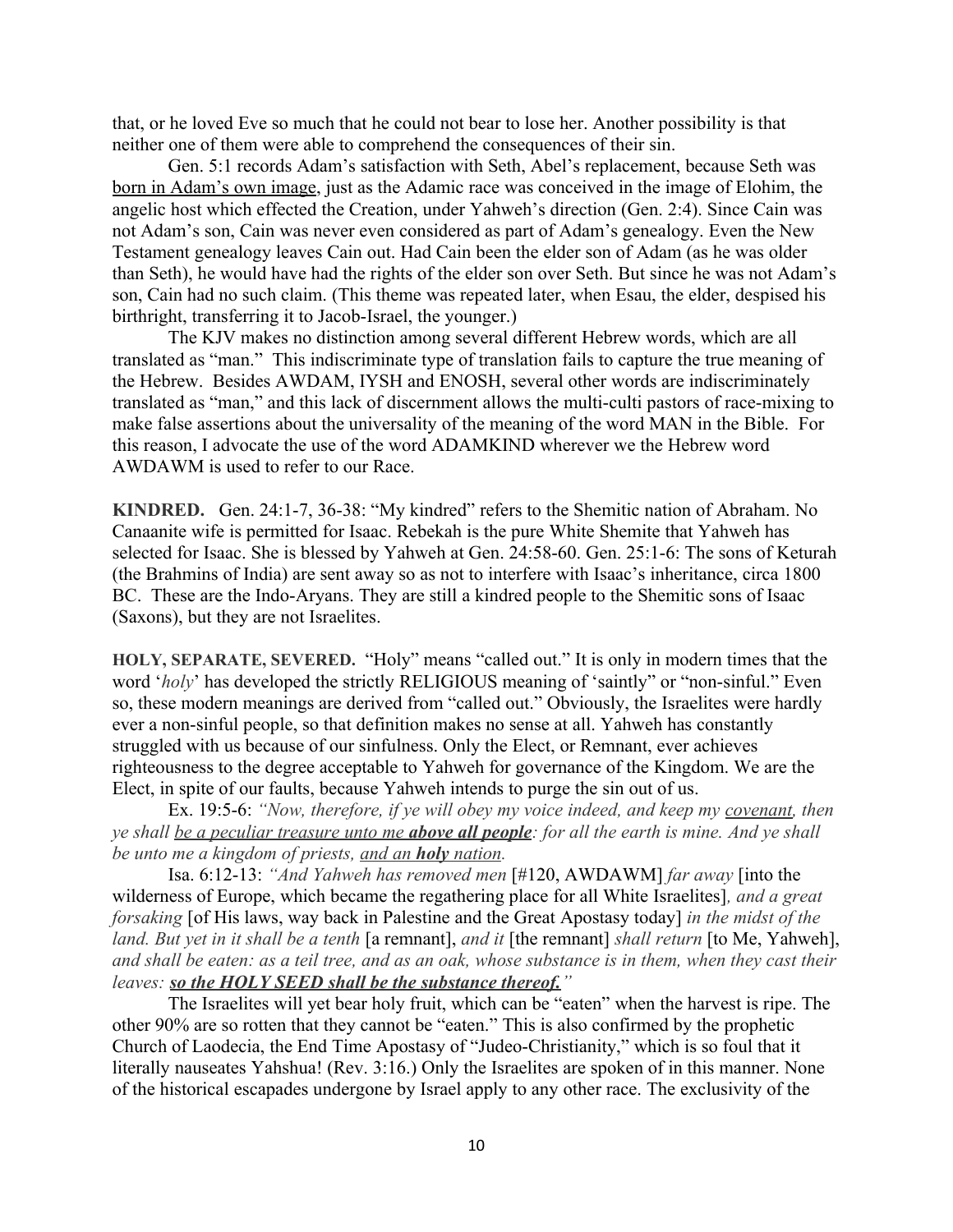Bible is unmistakable, once the fog of universalism is removed from one's eyes. Segregation is not an option. It is mandatory.

"*For I am Yahweh your Elohim, the HOLY ONE OF ISRAEL, your Savior: I gave Egypt for your ransom, Ethiopia are for you. Since you (Israel) were precious in My sight, you have been* [somewhat] *honorable, and I have loved you: therefore will I give men for you, and people for your life. Fear not: for I am with you: I will bring your seed from the east, and gather you from the west. I will say to the north, Give up; and to the south, Keep not back: bring My sons from afar, and My daughters from the ends of the earth; Even every one that is called by my name: for I have created him for my glory, I have formed him; yea, I have made him*." - Isa. 43:3-5.

These words are spoken exclusively to Israel and to no other people. In fact, these words are part of the dominion Mandate given to the Adamic race way back in Gen. 1:26-31. Yahweh will present the other races and nations to us, once the Remnant has mastered righteousness. The Hebrew word for '*holy*' is *qadash*. More than anything else, it means "*appointed*, *dedicated, consecrated*." The dedication ceremony was the placing of Isaac on the sacrificial altar by Abraham. Only by virtue of this ceremony are Isaac's descendants intended to be "sacred," or "non-sinful." Certainly a priest and God's people Israel should be non-sinful; but that is not what the word means. It means that Yahweh has dedicated us exclusively, setting us apart from the heathen, **in order that** we might refrain from sin, so that we could provide the world with a holy example, so that we might be the City on the Hill.

Peter confirms this dedicated state for Israel. I Peter 2:9-10: "*Ye are a chosen* [selected out of many races] *Race, a royal* [kingly, above all others] *priesthood, a holy* [dedicated exclusively to Yahweh] *nation, a peculiar* [different from all other peoples] *people, that ye should show the praises of him* [to the rest of the world, as in Gen. 12:3] *who hath called you out of darkness in to his marvelous light. Such in time past were not a people, but now are the people of God.*"

Because the Israelites had been already scattered throughout the Greco-Roman world, Peter is simply stating that the New Covenant has again made us One People, via the common forgiveness, healing the division that had occurred between the two houses. Because Israel was broken up into **two houses** after the death of Solomon, we were no longer ONE PEOPLE. And because we had forgotten His Covenants with us, we were no longer a cohesive culture. But Christ's forgiveness of our past sins made us one people again.

Yahweh is speaking to His people through the apostle Peter, referring to us, using the exact same exclusive language that is contained in the Old Testament, declaring that we are a "chosen" or elect" race, as a "holy nation" and as a "people for God's own possession." By God's grace we occupy a very favored position in His universe. This is what it means to be CHOSEN. If every group, race and nation were likewise "chosen," the word would have no meaning.

Now, True Israel, what are you going to achieve with this very favored status? Are you going to do as the Judeo-Christians do and destroy your own talents by wasting them on this evil world; or are you going to use your peculiar talents to bring in the Kingdom?

**STRANGER.** The multiculturalists of Judeo-Christianity like to quote OT passages that seem to permit race-mixing. That these "theologians" are practicing deliberate deceit is unquestionable, as they systematically ignore those passages which prohibit intercourse, both sexual and social, between Israelites and strangers of other races. Some of the words that are indiscriminately translated as "stranger" are GER, ZUWR, NEKAR and NOKRI.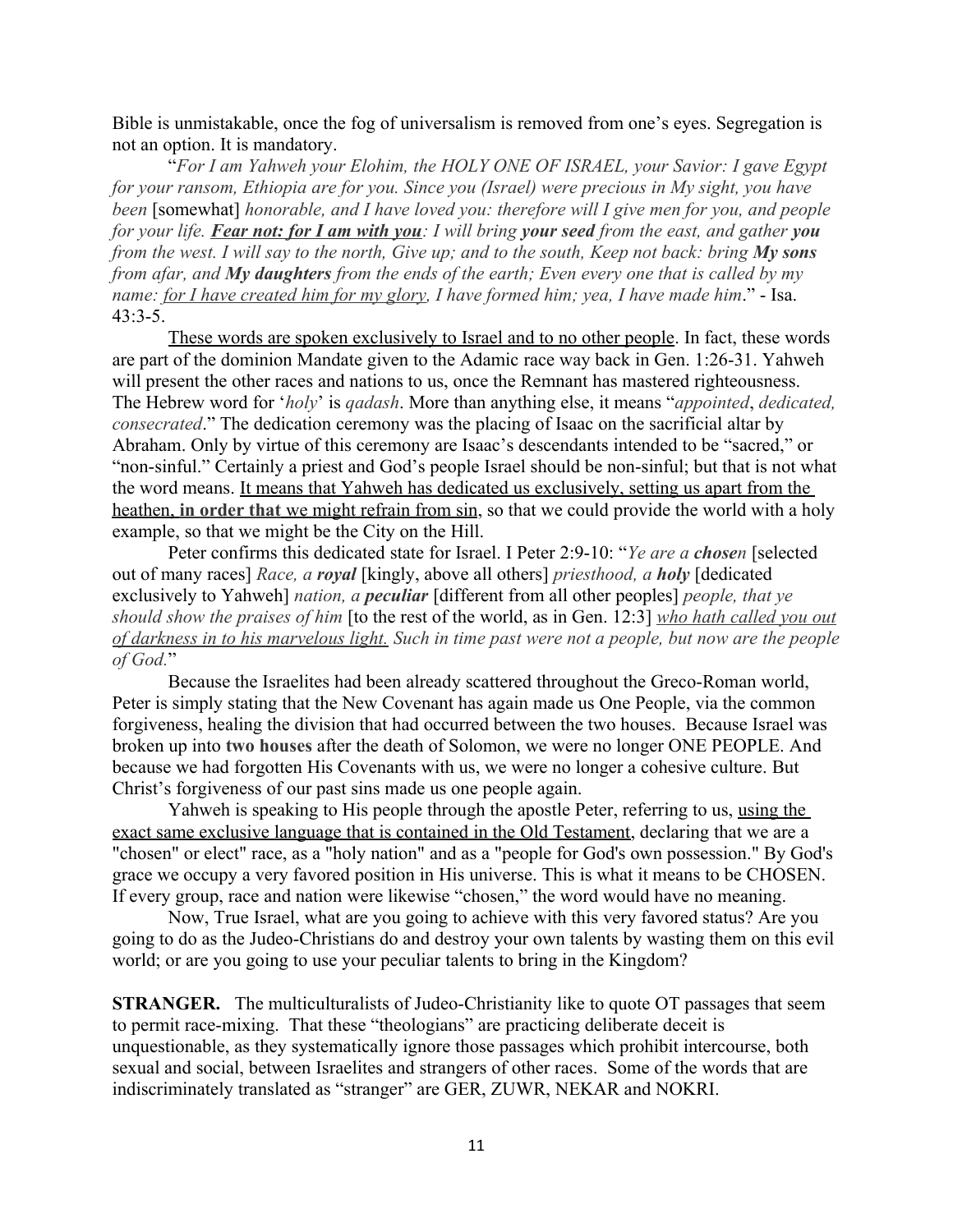Here is a quick survey of the exact meanings of these words, as used in the Hebrew text: IN THE OLD TESTAMENT there are eight words which are translated as stranger, strangers, foreigner, sojourners or aliens and some clarification is necessary. Without this clarification we have translations which make the Bible appear contradictory and inconsistent.

**Gur** [H1481] are strangers who are Israelites travelling in foreign lands. *A primitive root; properly to turn aside from the road (for a lodging or any other purpose), that is, sojourn (as a guest); also to shrink, fear (as in a strange place); also to gather for hostility (as afraid): abide, assemble, be afraid, dwell, fear, gather (together), inhabitant, remain, sojourn, stand in awe, (be) stranger, X surely*

Examples: Gen 12:10. *And there was a famine in the land: and Abram went down into Egypt to sojourn there; for the famine was grievous in the land*. Exo 6:4. *And I have also established my covenant with them, to give them the land of Canaan, the land of their pilgrimage, wherein they were strangers.* Psa. 105:12. *When they were but a few men in number; yea, very few, and strangers in it.* 

Ger [H1616] are strangers or guests who are always fellow Israelites.

Examples: Gen 15:13. *And he said unto Abram, Know of a surety that thy seed shall be a stranger in a land [that is] not theirs, and shall serve them; and they shall afflict them four hundred years;* Exo 12:19. *Seven days shall there be no leaven found in your houses: for whosoever eateth that which is leavened, even that soul shall be cut off from the congregation of Israel, whether he be a stranger, or born in the land*. Exo 18:3. *And her two sons; of which the name of the one was Gershom; for he said, I have been an alien in a strange [nokri, #5237] land:* Exo 23:9. *Also thou shalt not oppress a stranger: for ye know the heart of a stranger, seeing ye were strangers in the land of Egypt.* 

**Zur** [H2114] are strangers who are always undesirable to or enemies of Israelites.

Examples: Num 1:51. *And when the tabernacle setteth forward, the Levites shall take it down: and when the tabernacle is to be pitched, the Levites shall set it up: and the <i>stranger* that  *cometh nigh shall be put to death.* Exo 29:33. *And they shall eat those things wherewith the atonement was made, to consecrate [and] to sanctify them: but a stranger shall not eat [thereof], because they [are] holy.* Lev 22:12. *If the priest's daughter also be [married] unto a stranger, she may not eat of an offering of the holy things.*

**Magur** [H4033] are strangers who are either Israelites or non-Israelite travellers.

Examples: Gen. 17:8. *And I will give unto thee, and to thy seed after thee, the land wherein thou art a stranger, all the land of Canaan, for an everlasting possession; and I will be their God.* Gen 28:4. *And give thee the blessing of Abraham, to thee, and to thy seed with thee; that thou mayest inherit the land wherein thou art a stranger, which God gave unto Abraham.*  Gen 37:1 And Jacob dwelt in the land wherein his father was a stranger, in the land of Canaan.

**Nekar** [H5236] are strangers or foreigners who are non-Israelites who are put away.

Gen 17:12. *And he that is eight days old shall be circumcised among you, every man child in your generations, he that is born in the house, or bought with money of any stranger, which [is] not of thy seed.* Neh 9:2. *And the seed of Israel separated themselves from all strangers, and stood and confessed their sins, and the iniquities of their fathers.* Eze 44:7. *In that ye have brought [into my sanctuary] strangers, uncircumcised in heart, and uncircumcised in flesh, to be in my sanctuary, to pollute it, [even] my house, when ye offer my bread, the fat and the blood, and they have broken my covenant because of all your abominations.* 

**Nokri** [H5237] are strangers who are adulterous, or foreigners, non-Israelites who are [not](http://www.fathersmanifesto.net/nokriy.htm) [brothers](http://www.fathersmanifesto.net/nokriy.htm).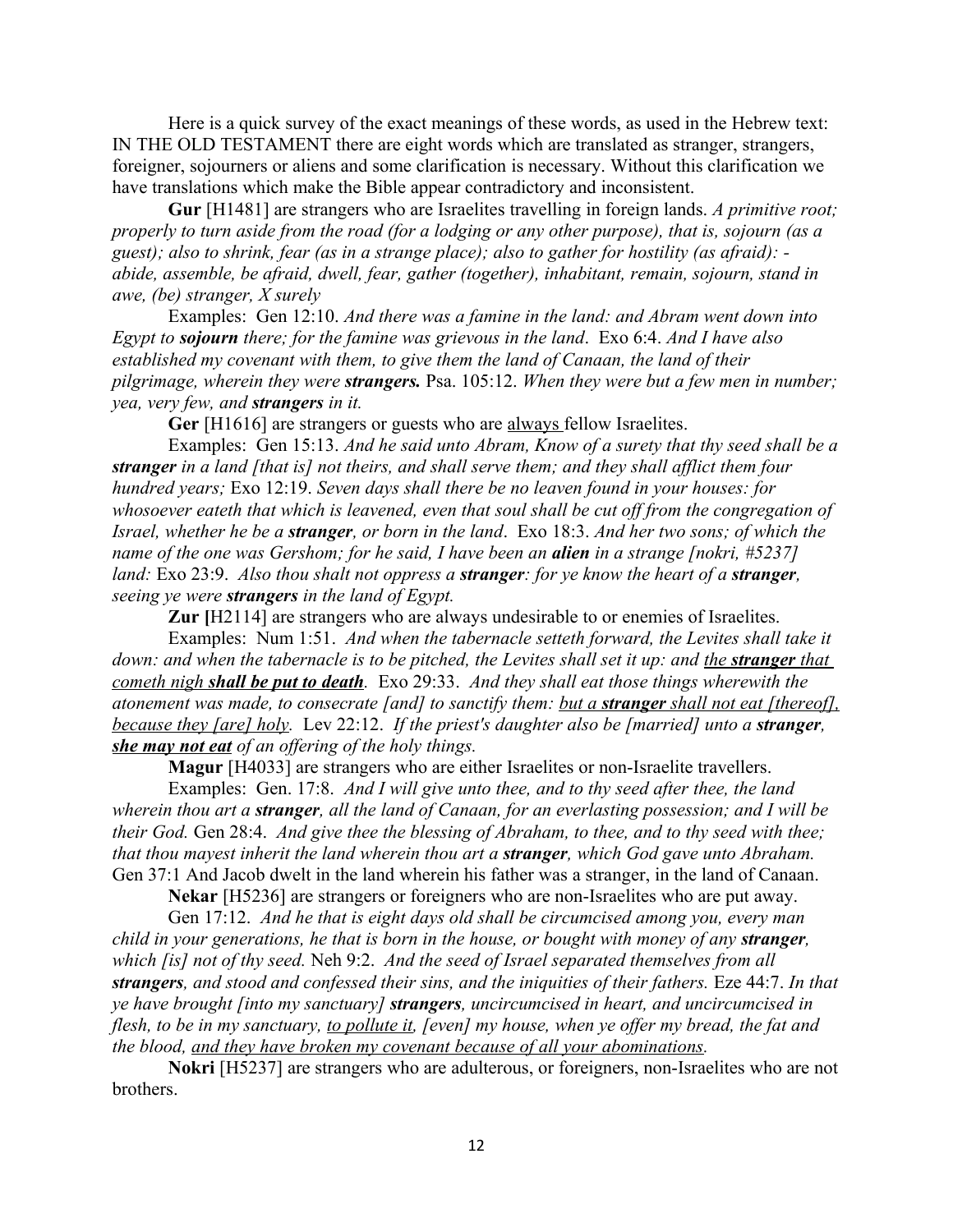Examples: Deu 17:15. *Thou shalt in any wise set [him] king over thee, whom the LORD thy God shall choose: [one] from among thy brethren shalt thou set king over thee: thou mayest not set a stranger over thee, which [is] not thy brother*. Deu 23:20. *Unto a stranger thou mayest lend upon usury; but unto thy brother thou shalt not lend upon usury: that the LORD thy God may bless thee in all that thou settest thine hand to in the land whither thou goest to possess it.* Ezr 10:2. *And Shechaniah the son of Jehiel, [one] of the sons of Elam, answered and said unto Ezra, We have trespassed against our God, and have taken strange wives of the people of the land: yet now there is hope in Israel concerning this thing.*

From the above examples, we can see that certain types of strangers must be killed if they touch the holy implements of the Israelites or have sexual intercourse with them. The universalists of Judeo religion make no distinction among these various types of "strangers." Typically, they never quote the negative passages about strangers; and they deceitfully use positive statements about strangers to argue that race-mixing is permitted in the Bible.

When these verses are correctly translated, we can see that their meaning is often the exact opposite of what the Jews and Judeos preach. The blanket declaration that the Israelites were allowed to race-mix because certain "strangers" were allowed into their company is proven false by this word study. Furthermore, if anyone argues that the KJV is infallible, the contradictory verses concerning the word 'stranger' are proof that the translators had little accuracy with regard to biblical strangers.

[Examples taken from "Stranger." <http://www.fathersmanifesto.net/stranger.htm> ]

#### **Problems in the New Testament**

Translational problems in the New Testament also include poorly defined words, mistranslations, misinterpretations, but with the added problem of deliberately implanted universalism. This latter tactic has been accomplished by the most subtle means. In addition to poorly translated words and definitions which have changed over time, the pulpitmasters of antinomianism and Paulianity (elevating Paul above Yahshua and the other Apostles) have mastered the art of taking key verses out of context and reassembling them, from this epistle and that epistle, into a completely fabricated theology.

#### **Genealogy and Racial Segregation**

The Book of Matthew opens with Yahshua's genealogy. The whole point of this genealogy is to prove that Jesus is a direct, racial descendant of David. The prophets declared that the Messiah must be a son of David. (II Sam. 7:11-16; Isa. 9:6-7; Isa. 11:10-13; Matt. 1:1; Acts 2:29-30; Romans 8:29-32.) Matthew and Luke provide proof of this line of descent. Jesus did NOT come to redeem all races. He came to redeem the nation of Israel only.

The Gospel of Luke (Luke 3:23-38) gives a more extensive genealogy of Jesus Christ, giving His line of descent, through David, all the way back to Adam and Yahweh. Messiah is also called "*Son of Man*," which means that He is also a pure-blooded descendant of Adam, the one who shows blood in the face.

John 7:35. The Pharisees acknowledge that the Lost Tribes still exist and are scattered throughout the Greco-Roman world. The Greek word translated as LOST is APPOLUMI, which means "*put away in punishment*." Only the Israelites were ever put away in punishment.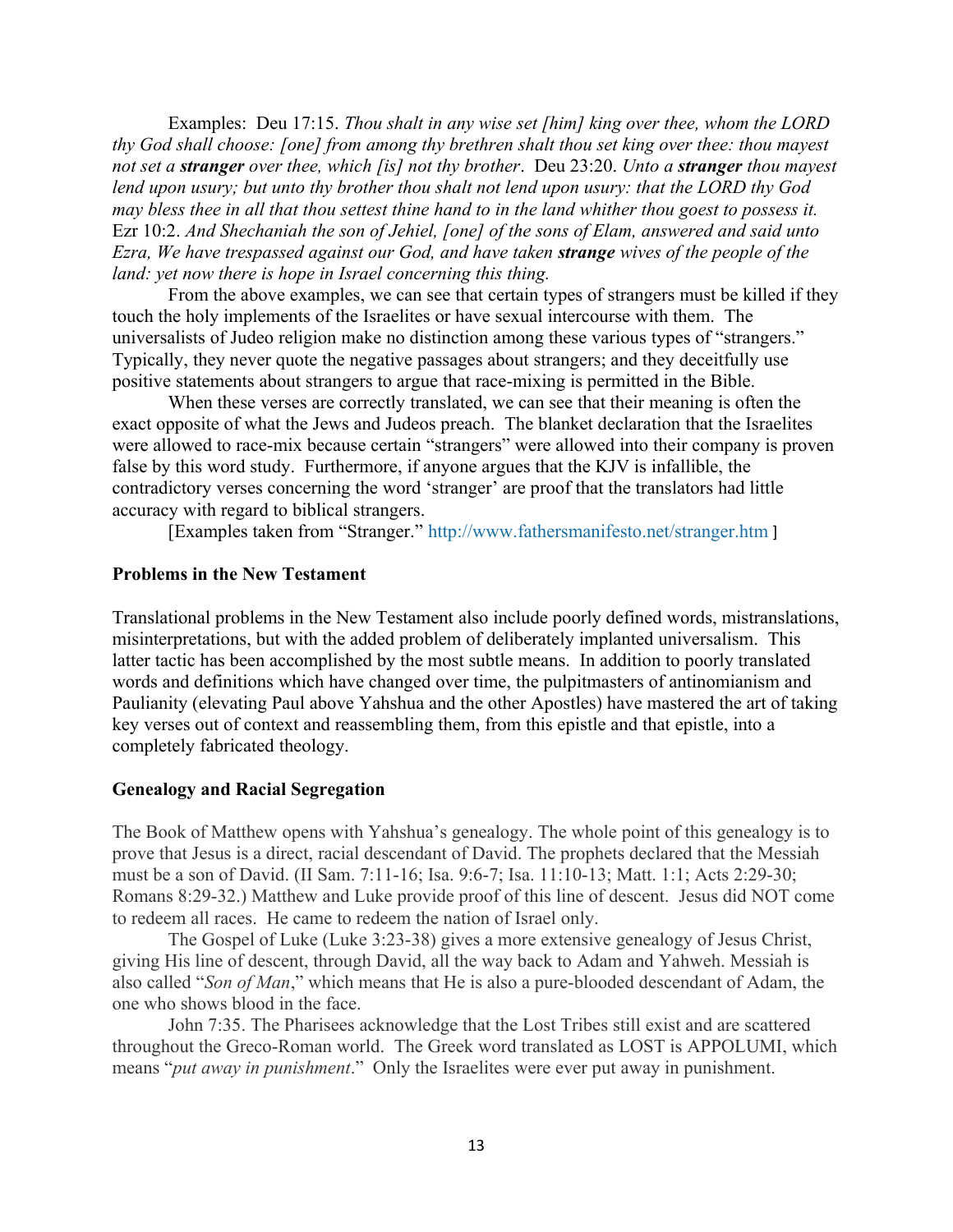Therefore, it is **a tribally exclusive word** that cannot be applied to non-Israelites. The best oneword translation of *appolumi* is EXILES or EXILED.

John 8:32-47. *"You shall know the truth; and the truth shall set you free."* The Edomite Jews expose their non-Isaelite sperma. *('Seed'* comes from the Greek word *sperma.*) There is no such thing as spiritual sperm. John 8 cannot be spiritualized. The discussion here is about literal descendants and the false Jewish claim to being the descendants of Abraham. Since these Pharisaic Jews admit that they were "*never in bondage to any man*," Christ tricked them into admitting that they are the descendants of Esau, since all the tribes of Israel had been in bondage in the past.

While Christians slumber in the pews, the Judeos preach "pie in the sky" while the Edomite and Khazar Jews rape the earth and genocide our people through perpetual proxy wars, communist revolutions, weaponized immigration and race-mixing. Satan himself has entered into the pulpits, where the forbidden homosexuals, pagans, wiccans, pedophiles, usurers, and globalists spout their version of Satanic "Christianity."

The above are a small sampling of distorted and mistranslated passages. I could write a dozen books on the subject of horrible translations and misinterpretations the KJV NT.

#### **Some Common Misperceptions of Paul's Epistles Corrected**

In this section, I will deal with some of the horrible translations of Paul's epistles (letters) in the King James Bible. King James "authorized" this version with the explicit intention of negating the influence of the **Geneva Bible**, and other earlier versions, such as the Tyndale Bible, which were not approved by the Anglican Church. His motivation was to unify church and state under himself, so as to have authority over both. Englishmen who did not buy into his version were severely persecuted. In fact, the Pilgrims and Puritans were Britishers who fled from the tyranny of King James. The Bible they brought with them to America and the Bible that they preferred was the Geneva Bible. Also, it was in response to this ecclesiastical tyranny of King James, still fresh in the memory of the Founding Fathers, that they created the misnamed "Separation Clause" of our Constitution, which states that, "*Congress shall make no law with respect to the establishment of religion or the free exercise thereof*."

Space and time do not permit a thorough analysis of the deliberately universalistic and spiritualized passages contained in the New Testament of the KJV. A few important pericopes will be considered.

#### **The Gospel of "Personal Salvation"**

The world of evangelism today makes a great to-do about the phrase, "born again." In fact, it has become the major theme of the televangelists, as if being "born again" has some powerful, life-changing influence for the individual Christian. But there is no evidence that "born again Christians" are making this world a better place. As a matter of fact, this theology is part of the "gospel of personal salvation," which is nowhere emphasized in Scripture. The Bible's emphasis is on personal morality, not upon some "spiritual" experience. The Bible emphasizes the Gospel of the Kingdom, which is righteous government. The people in this Kingdom are motivated by the Golden Rule (Matt. 7:12), not by some emotional experience by which the believer declares oneself to be "saved."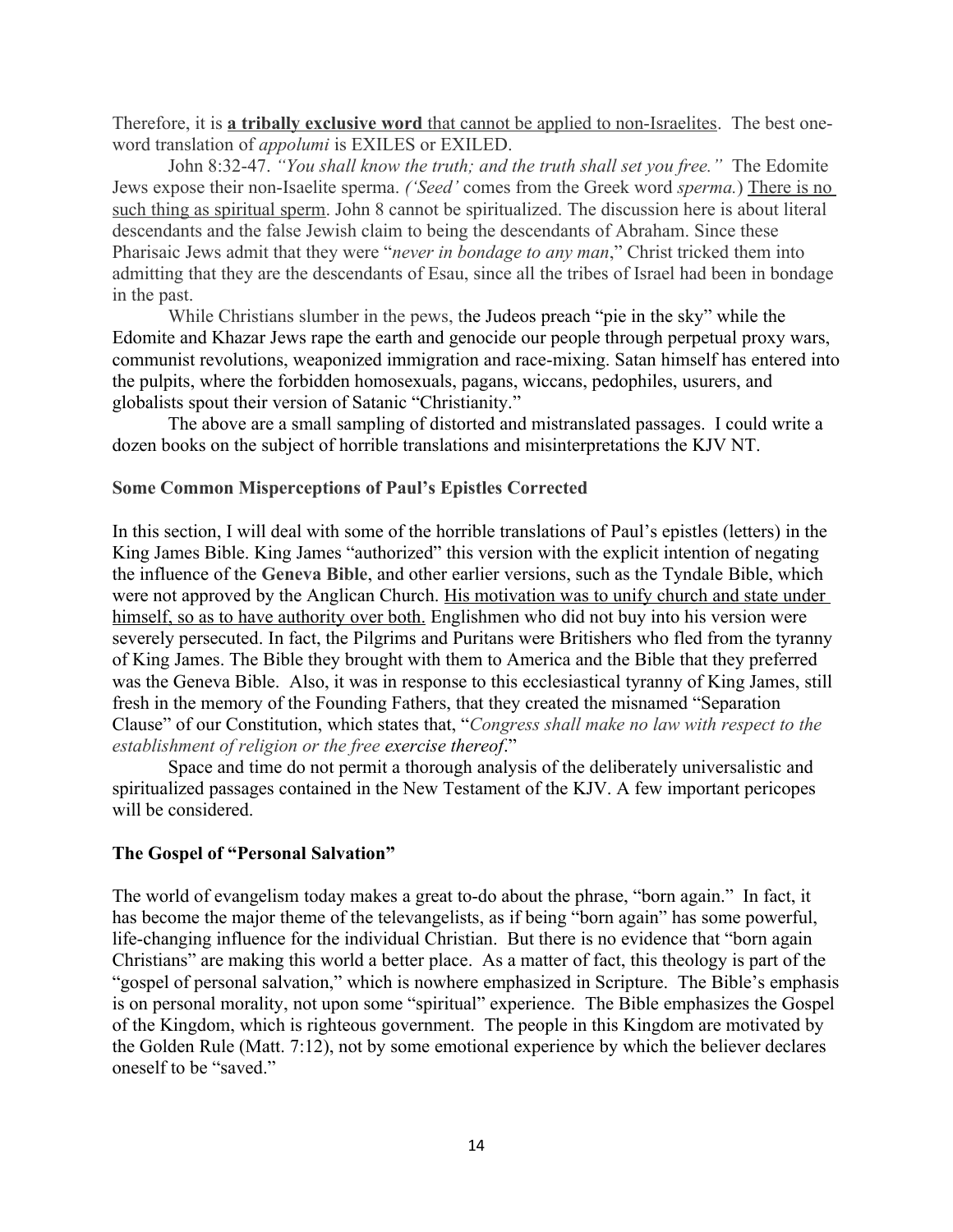It is a fact that, up until the era of the televangelists, most preaching was fire and brimstone preaching, which included lots of warnings about unrepentant sinners going to hell and damnation. Today's preachers, instead, emphasize "salvation," but on purely "spiritual" terms, not moral terms. Hence, they teach that we should not judge others, lest they be offended. Christians should stand aside and should not involve themselves in politics, etc. Thus, sinners are not to be warned about the consequences of their sins. Rather, they, such as homosexuals and wiccans, are invited into the churches to spread their diseases among the Christians. Somehow, the good intentions and spiritual pronouncements of these apolitical Christians are supposed to replace morality.

Of course, the devil himself invented this idea of inoffensiveness, so as to neutralize the moral impact that Christianity has had throughout the ages. Western jurisprudence comes directly from the Bible. According to today's false priests, the law "has been done away with." The so-called gospel of personal salvation has, in fact, undermined Christian civilization by telling Christians that they should not impose Christian morality upon an evil world.

In my youth, growing up in a Catholic community in Chicago, it was common for me to hear the expression: "*A Christian should make a difference in the world. He should leave the world a better place than how he found it*." Thanks to the "gospel of personal salvation," which places the emphasis on the self, taking it away from interpersonal morality, modern Christianity has contributed immensely to this world's moral collapse. The modern churches, in their attempt to increase their numbers by accommodating those who do evil, have utterly forgotten the words of Jesus Christ: *"If you love Me, keep My commandments." –* John 14:15.

#### **"Born Again?" – Or Born From Above?**

John 3:1-21 is the story of the discussion between Yahshua and Nicodemus, the Pharisee. Nicodemus came to Jesus during the night, so that no one could see him. He was afraid that the other Pharisees would find out about his visit. The world of evangelism today uses this expression, "born again," as a linchpin of theology. This expression is usually associated with the idea that "You must accept the Holy Spirit into your heart." And there is no doubt that this must be done; however, that is not the end of the story. The evangelistic world, as usual, takes these words out of context, and fails to reveal the morality tale that is being told by Yahshua.

First of all, "born again" is a bad translation of John 3:3. It should read "**born from above.**" Also, the point of the story is to contrast the Pharisaic view of the world with the Christian view of the world. Observe:

#### **– You Must Be Born From Above –**

*The conversation between Jesus and Nicodemus in John 3 is the climax of a rejection that was announced in the first chapter. "He came to his own and his own received him not" (verse 11). Luke tells us that Jesus' contemporaries "hated him" (Luke 19:14), but as representatives of the realm of darkness, the Jews were not able to quench his light (John 1:5). John the Baptist witnessed that Jesus was the Son of God (John 1:15-34), and Jesus' identity was evident in his miracles (as in turning water to wine, John 2). Some Jewish rulers and teachers (3:10) knew that he had divine powers, but they rejected his message. Samaritans, ironically, accepted his teaching (4:39-42).*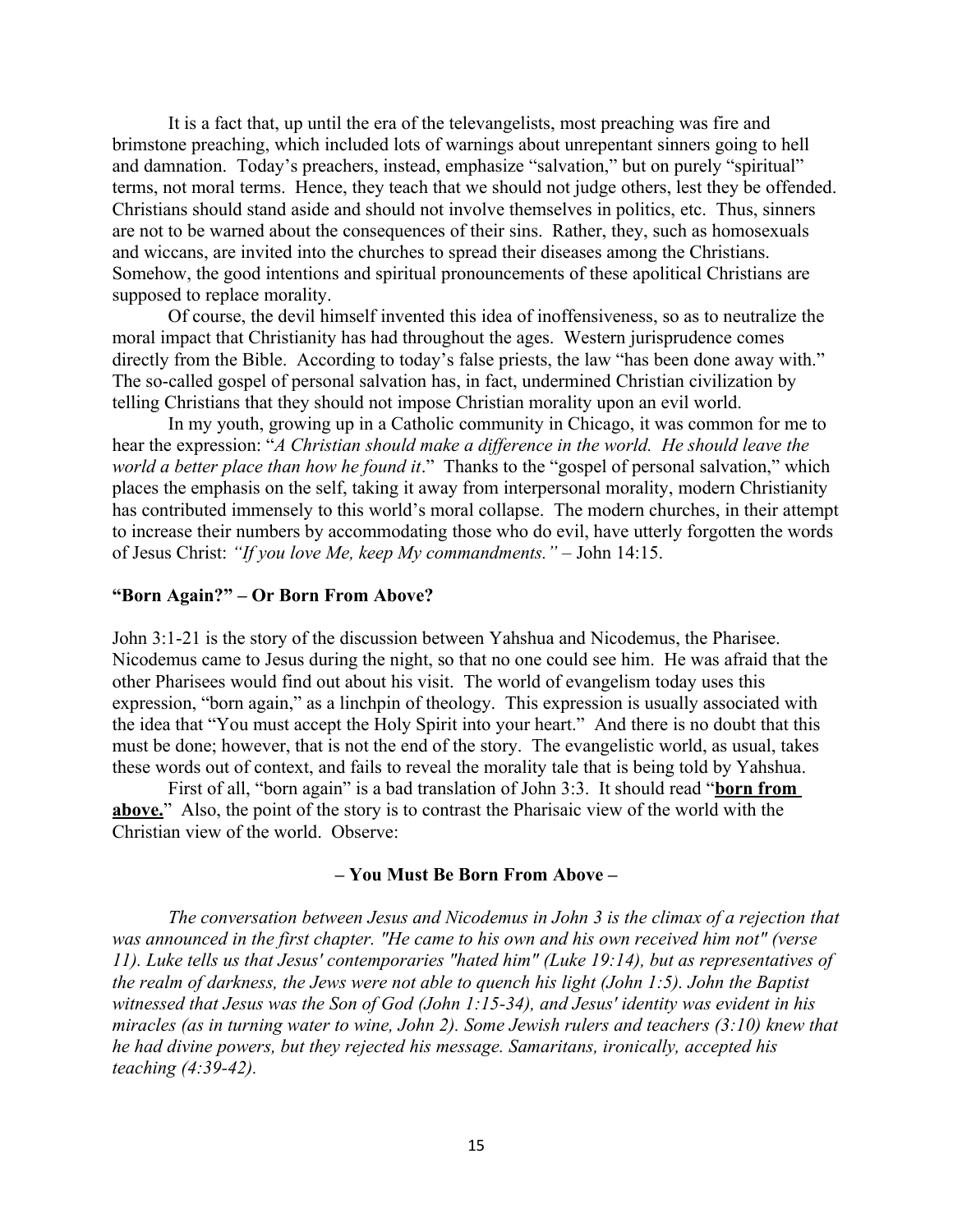*John's intent in chapter 3 was to highlight the Jewish rejection in terms of a confrontation between two representative individuals (Jesus and Nicodemus). Nicodemus represented Judaism in this account; this is evident from John's description of him as a Pharisee, a teacher, a ruler of the Jews (John 3:1, 10). This is also shown by the plural personal pronouns used by Nicodemus and by Jesus in the claim "we know" (3:2), in which Nicodemus refers to Judaism, and in Jesus' response "I told you [plural] but ye..." (3:12). These pronouns present Nicodemus as the embodiment of Judaism, speaking on its behalf.*

*In addition to the hints mentioned above, John has included another reference to the blindness of the Jews in his mention of night (3:2). Nicodemus' preference for the night echoes the thought that the Jews loved darkness because their deeds were evil (3:19-21). Jesus could have praised Nicodemus for coming to him, but the issue in this account is Judaism, not Nicodemus' personal attitude toward the truth.*

*Nicodemus approached Jesus with a comment that is often misread. He began with an acknowledgment that Jesus was a man "come from God: for no one can do these miracles that you do, except God be with him" (John 3:2). This admission did not grant that Jesus was the Son of God, but only that he had been commissioned by God, as the prophets of the Old Testament had been. At best, the Jews represented by Nicodemus were prepared to allow a divine mission for Jesus. In John's terms, however, the status of a divinely-commissioned teacher does not capture the truth concerning Jesus.*

*Nicodemus could see that miracles were being performed, but he was not able to perceive their full importance or purpose. For this reason, Christ pointed out to him that these were only signs, a visible manifestation of a higher power, and could not be experienced through the senses. Sense experience is what John meant by "see" (John 3:3), as can be surmised from expressions like "see life" (3:36) and "taste death" (Mark 9:1). The kingdom of God would be in view only if the missing condition were present, namely an internal change that would bring about an entirely new outlook. The person who undergoes this internal change is so drastically changed that he could be described a new being. Since the new being would see things from a higher perspective — God's — he is described as born from above.*

### *Meaning of gennao and tikto*

*Gennao derives its meaning from the root genna (birth). It means "to produce through birth." Whether the agent is male or female, the meaning of the verb is the same, "to bring a child into the world." Some clear passages that illustrate the meaning of this verb are: Matthew 2:1: "Jesus was born [gennao] in Bethlehem."*

*Matthew 19:12: "...eunuchs, which were so born [gennao] from their mother's womb." Luke 1:13: "Your wife Elizabeth shall bear [gennao] you a son."*

*Greek has other verbs for describing birth specifically as an act of a woman. One of these verbs is tikto. This verb cannot be applied literally to a father because he is not bodily equipped for this function, but a figurative application of the verb to a man can be done. In this sense, Onesimus became Paul's son — "who became my son [tikto] while I was in chains" (Philemon 10, NIV). Some clear passages in which tikto is used literally (to describe parturition) are:*

*Matthew 1:21: "She shall bring forth [tikto] a son." Luke 1:57: "Elisabeth's full time came that she should be delivered [tikto]." Hebrews 11:11: "...and was delivered of a child."*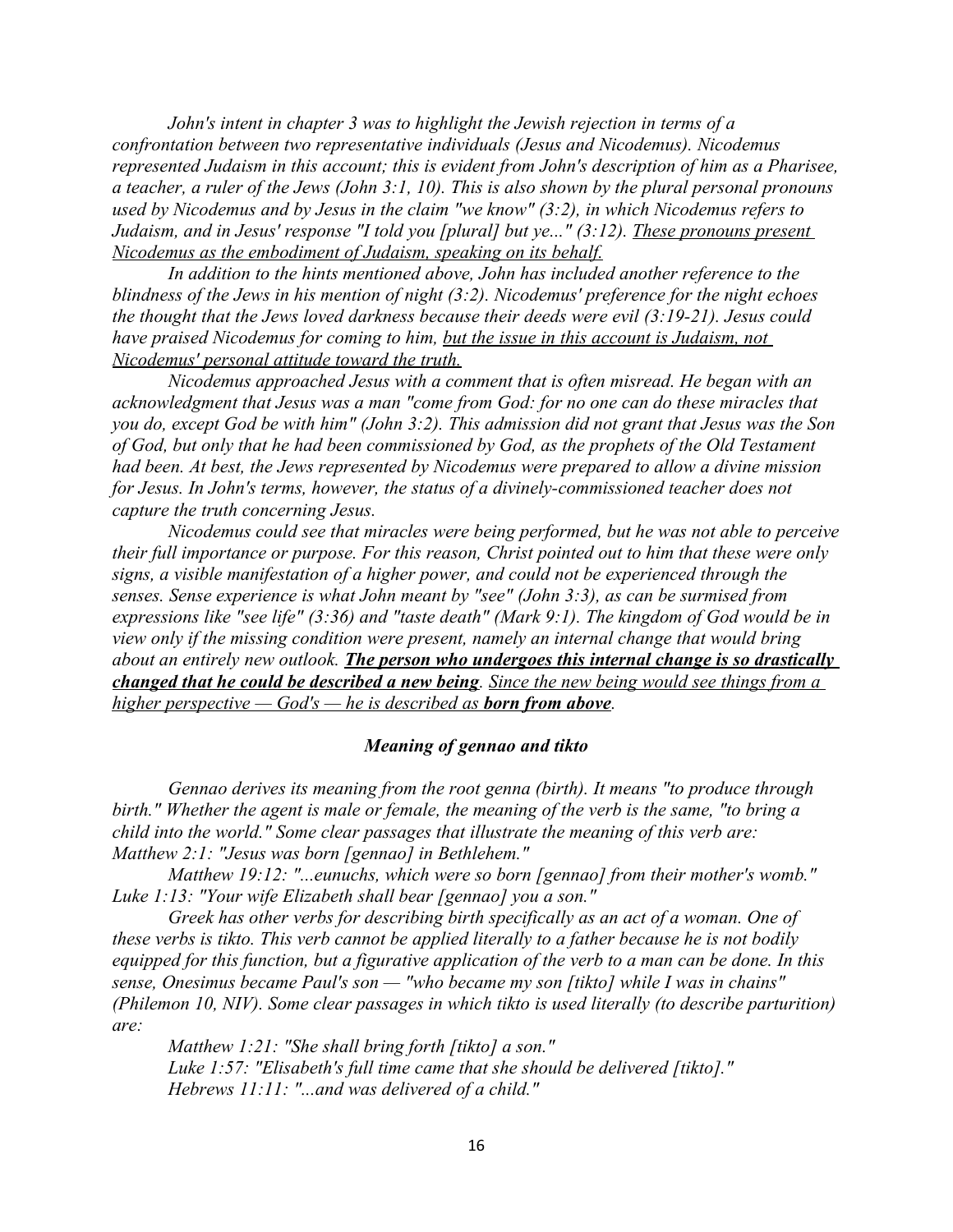*In John 3:3, the verb is gennao — which describes coming into the world, not a birth in the sense of parturition.*

#### *Again or from above?*

In John 3:3, the verb gennao is accompanied by the adverb anothen. Depending on the *context, this adverb can mean "again" or "from above." The nearest expression in English is "from the top" (ano = above, then = from). Christ's tunic was "woven from the top [anothen] in one piece" (John 19:23). John uses the expression only in the sense of "from above" (see also John 3:31, 19:11).*

*When John wants to say "again," he uses other terms. One such term is palin (John 1:35, 4:3, 13, 46, 54, etc.). John 3:3, therefore, should be rendered "born from above," not "born again." Of course, if someone is born from above when he is old, he is also born again. John's meaning is a birth from God, not merely a second birth. Only a birth from God would enable Nicodemus to perceive that the kingdom of God was at work in the miracles that the Jews had witnessed. In fact, John states clearly that those who receive Christ (1:12) are born (gennao) "not of blood, nor of the will of the flesh, nor of the will of man, but of God" (1:13).*

- <http://www.wcg.org/lit/gospel/born/bornabov.htm>

An entirely false theology has been created around this expression, "born again." The idea that one's life can be instantly changed by some emotional experience is entirely contrary to the Gospel of the Kingdom, which requires the ability to overcome tribulation and create a moral world order. Completely lost on these evangelists is the concluding verse of the conversation:

*"And this is the condemnation, that the light is come into the world, and men loved darkness rather than light, because their deeds were evil. For everyone that does evil hates the light, lest his deeds should be reproved. But he that does truth comes to the light, that his deeds may be made manifest, that they are wrought of God.*" – John 3:19-21.

Completely absent from the bogus theology of the "born again" crowd is that evil deeds must be condemned. Those who are *born from above* teach the true gospel of condemning evil, because truth and righteousness do indeed come from above, from Father Yahweh and enter into us through the Holy Spirit. Those who preach the gospel of personal salvation completely miss the point, the very point that Nicodemus apparently failed to understand, that those who are born from above will reject evil in favor of good. This is a commitment to the Kingdom, wherein all evil will be destroyed. Those who preach "born again" do not have the Holy Spirit, because they do not understand or accept the context of John 3.

The simplistic notion that being "born again" punches your ticket into some spiritual realm, where evil must not be confronted by good, is totally far-fetched and absurd. The gospel of personal salvation, and its various false doctrines are, in reality, escapism. Such doctrines allow the Christian to escape the moral responsibility of making the word a better place. Our thoughts and actions must be wrought from above, from the moral order that Yahweh intends to install at the Judgment Day, which is the Gospel of the Kingdom.

Modern Churchianity is at odds with this moral order, especially when its false priests promise easy salvation.

*"Enter you in at the narrow gate: for wide is the gate and broad is the way that leadeth to destruction, and many there be which go in thereat: Because narrow is the gate and narrow is the way which leads to life, and few there be that find it."* - Matt. 7:13-14.

Do you really believe that an "altar call" can save you?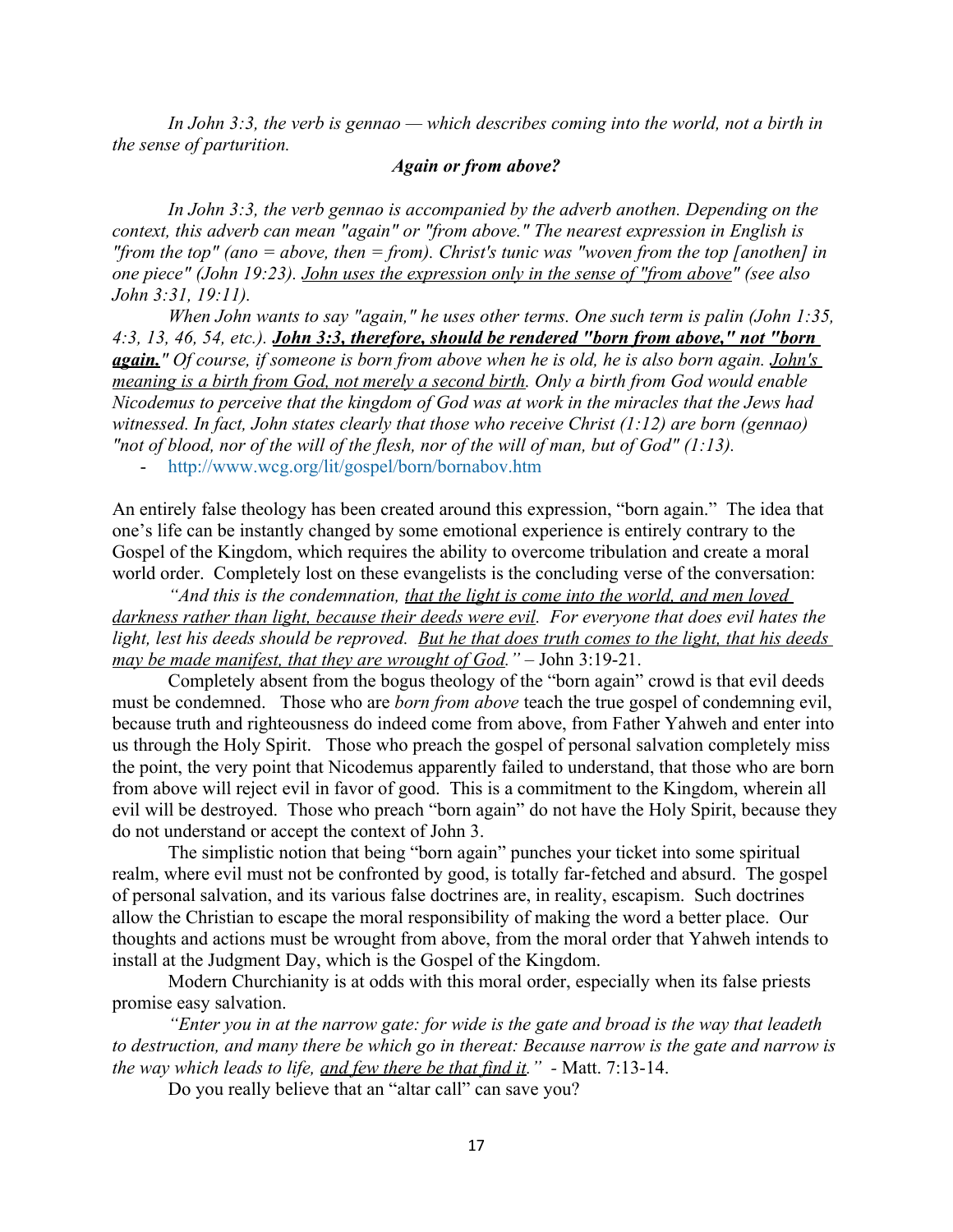*"Repent and be converted, that your sins may be blotted out."* – Acts 3:19.

The idea that salvation is guaranteed by claiming to be "born again" is a mockery of the True Gospel. The "born again" crowd studiously avoid the idea of repentance, because that would suggest that we are still sinners. The fact is that this doctrine has contributed greatly to the decline of Christian civilization, because it is the widest path of all: salvation by "claiming it." This dubious doctrine is born of a contrary spirit, a spirit from below.

#### **Romans, Chapter 9.**

Because of the false definition of the word '*Gentiles*,' many Christians falsely believe that Jesus came to redeem non-Israelites. Contrary to this notion, Paul, in Romans 9 is actually confirming the exclusivity of the Covenants (Rom. 9:3-5) and confirms that **Esau is excluded** from the Covenants (Romans 9:7-15. "*Esau I have hated*."). Romans 9 is a confirmation of John 8, where the racial distinction between Israelites and Edomites is declared. The Israelites are the "*vessels of mercy*," (Verse 23) while the Edomite Jews are the "*lump of dishonor*." (Verse 21.) The correct translation of Verse 24 is this: *"Even US, whom He has called, not of the Judeans*  [meaning the Judahites who resided in Judea] *only, but also of the Race* [ethnos]*"* Verse 25 confirms that he is speaking exclusively about the race of Israel (including the Judahites of the country of Judea).

#### **Endless Genealogies**

The genealogies that Paul criticizes at I Tim. 1:4 and Titus 3:9 are NOT references to Israelite genealogies. Paul is here criticizing the endless genealogies among the Greeks and other Dispersed Israelites. The Dispersion (James 1:1) consisted of many estranged Israelites. "*I am not sent but unto the estranged* **[or exiled]** *sheep of the House of Israel*." - Matt. 15:24. Many of these estranged Israelites had adopted heathen practices and claimed to have descended from the "gods' of the various nations within which they lived. This is what Paul is criticizing in these passages. He is not challenging the genetic code of True Israel. In fact, Paul goes out of his way to assert that he is an Israelite of the Tribe of Benjamin. (Romans 11:1-2.)

*The reference in Titus 3:9 and 1 Timothy 1:4 in which Paul denies the need to search out one's own genealogy, does not conflict with Isaiah's call to Israel. Herod the Tetrarch had ordered the burning of those genealogical records of Israel which were kept in the archives of the Temple, to protect his own rulership. He himself was an Idumean, and therefore he feared any investigation into ancestral records. At that time, of course, the Pharisees were frantically trying to retrace their genealogies in order that they could continue to boast about their ancestry. Paul was also well aware of the class distinction, which would arise when the "heathenised" Israelites, having lost all their records in the captivity, would be joined to the Assembly*. -<http://anglo-saxonisrael.com/site/node/84>

This discussion of endless genealogies shows that the subject is not the genealogies of the Israelites, but the genealogies of the pagan Greek Israelites:

*Some even claim that people who believe in British-Israel "... give heed to fables and endless genealogies, which minister questions, rather than godly edifying which is in faith:" (1 Tim 1:4; Titus 3:9). Is this true?*

*Answer: First, the Bible is loaded with genealogies. All one has to do is look into the books of Genesis, Numbers, 1 Chronicles etc. and even the New Testament Gospels to see all the*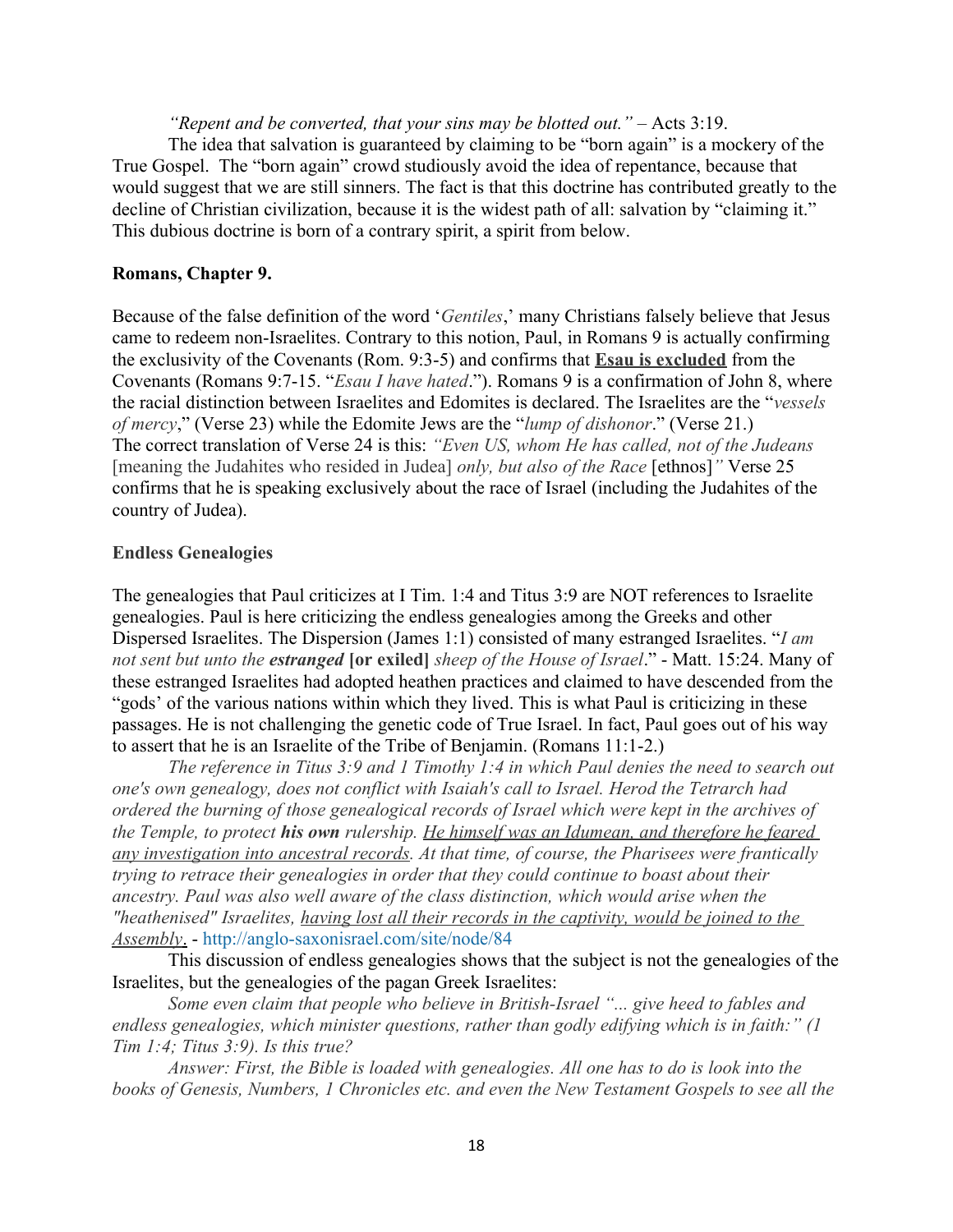*genealogies of the people of Israel, and the world in Genesis. Doesn't this contradict what Paul is saying? Absolutely Not!*

*The genealogies that Paul is speaking of are not the Biblical genealogies, but are,*  "...*found in Philo, Josephus and the book of Jubilees, by which the Jews* [sic, Judahites and Israelites - Eli] *traced the descent from the Patriarchs and their families, and perhaps also to Gnostic 'genealogies' and orders of aeons and spirits. Amongst the Greeks, as well as other nations, mythological stories gathered around the birth and 'genealogy' of their heros [hence Paul's reference to 'fables']. Probably Jewish 'genealogical' tales crept into the Christian communities" (Vines Expository Dictionary, p.262). Clearly these are not the Biblical genealogies Paul was speaking of. Josephus "appeals to the priestly registers and is proud of the royal descent of his mother; he shows that even the priests residing in Egypt had their sons registered authentically in Jerusalem, so as to safeguard their priestly prerogatives (C. Apion., I, vii)." (The Cathloic Encyclopedia, under article "Genealogy"). Philo, "to the various stories and fables told about Moses and the Patriarchs" (ibid).*

*As for the Gnostics, "[These were] genealogies of spirits and aeons, as they called them, "Lists of Gnostic emanations" [ALFORD]. So TERTULLIAN [Against Valentinian, c. 3], and IRENÆUS [Preface]...Endless" refers to the tedious unprofitableness of their lengthy genealogies (compare Tit. 3:9).* - Peter Salemi, <http://www.british-israel.ca/answers.htm>

 Hence, Paul's condemnation of genealogies concerns the existing *mythical* genealogies of the Dispersion as well as those of the emerging anti-Gospel sects, whose "genealogy" was traced back to the Gnostic aeons, i.e., gods and goddesses. Not all of the Gnostic sects were anti-Christian, but most of them added ideas and ideology that were either spurious or anti-Gospel. Thus, serious scholarship proves that Paul had no intention of negating the genealogies of Matthew and Luke. Nor do these passages have anything to do with denying the racial genealogy of the Israelites, past, present, or future.

#### **Circumcision Versus Uncircumcison**.

Contrary to the doctrine of the Judeo-Christian sects, Paul, in Romans 2-4, is NOT asserting that the "uncircumcision" refers to "Gentiles," or non-Israelites. Rather, Paul is distinguishing between the Israelites of the House of Judah, then living in Palestine (the "Circumcision"), versus the Dispersed Israelites (House of Israel) scattered throughout the Greco-Roman world (the "Uncircumcision").

Remember that the rite of biblical circumcision was made exclusively with the posterity of Abraham, Isaac and Jacob. No other peoples are included in this Covenant. The Circumcision are the Israelites who still practiced circumcision, as the Levitical priesthood still existed in Judea, but it had been commingled with Edomite Pharisees. The Dispersion, adopting the customs of the nations in which they lived, stopped practicing circumcision. Therefore, the Israelites of the Dispersion are the Uncircumcision. This is what Paul means by his usage of these two words. At Gal. 3:28, Paul is trying to explain that both groups of Israelites, circumcised or not, male or female, free or bond, were forgiven for their past sins at the Cross. This unconditional forgiveness was promised to all Israelites, whether they lived in Judea or elsewhere. Because that promise was given exclusively to the Progeny of the Chosen Race, it has nothing to do with any other people, nor can any other people claim the benefits of inheritance. We have here another example of expert word twisting at the hands of the KJV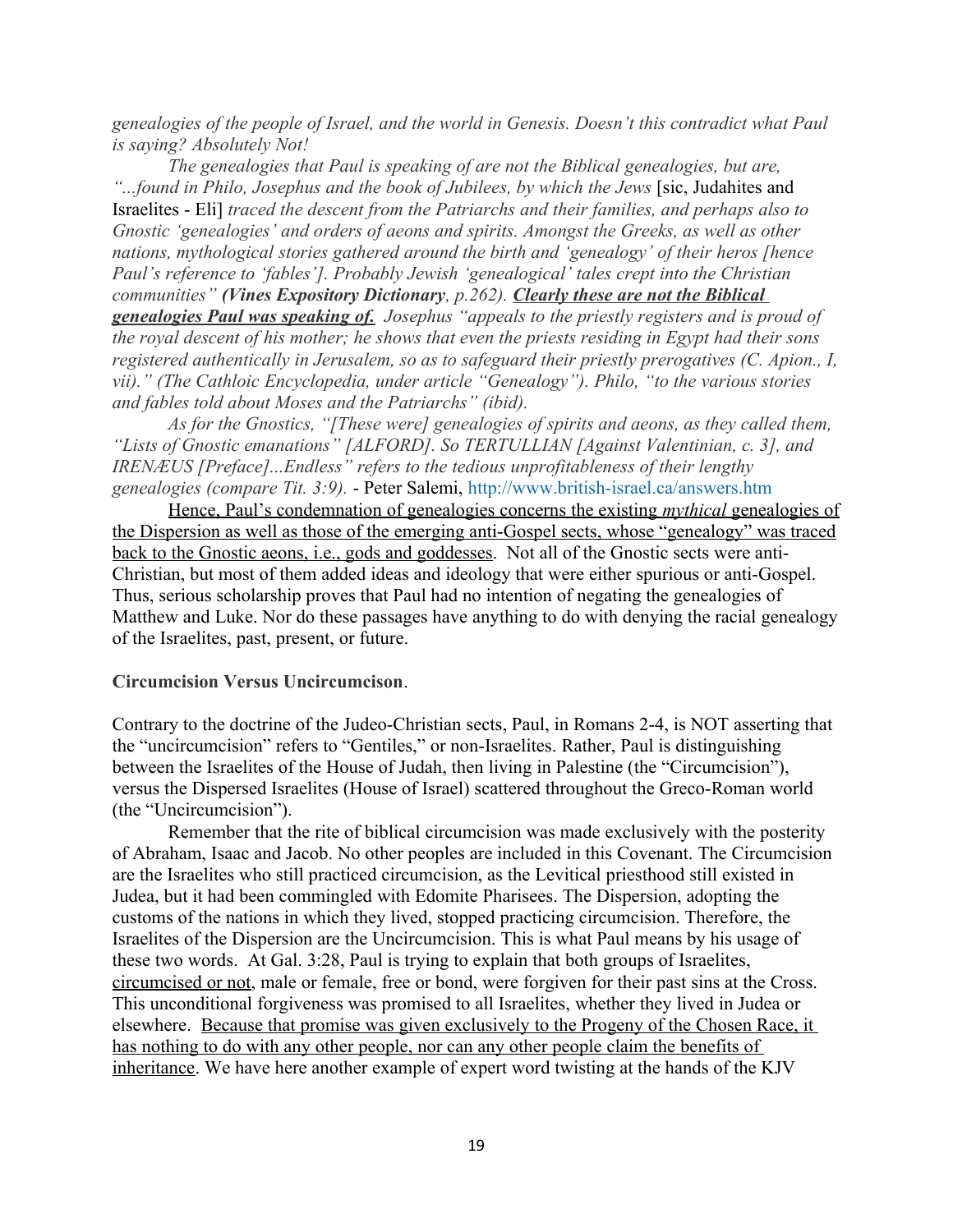translators, who, by conveying the notion that "Gentiles" are non-Israelites, make the Gospel of none effect.

The history of the laws of inheritance proves that no one but those specifically named in the Will (Testament) can be a party to the Will. No outsiders are ever invited to the reading of the Will. It is none of their business! The New Testament is the story of the delivering of the Will to its intended recipients, namely, the two Houses of Israel. (Jer. 31.) But most Christian Israelites are still clueless that this Will even applies to them.

The Jews have been claiming to be the beneficiaries of the Will, but they are impostors trying to steal it from the true heirs!!! The Epistles of Paul document his strenuous efforts to 1.) explain to the Uncircumcision that they are a Party to the Covenants because of their Israelite heritage and 2.) explain to the Circumcision that their forgiveness is a direct result of the unconditional promise (having nothing to do with the Levitical sacrifices) to Abraham, Isaac and Jacob that all of these direct descendants will get this inheritance, whether they practice circumcision or not, whether they live in or outside of Judea. Thanks to the poor translations of Paul's writings, as found in the KJV, Paul's words have been universalized; but this universalization is totally contrary to the specificity of the Covenants themselves.

Paul, throughout his Epistles, is constantly explaining to members of both Houses that the unconditional promise to forgive Israelites of their sins (via the sacrifice on the Cross) applies to both categories ("Houses") of Israelites, the circumcised and the uncircumcised, male or female, free or bond, Judean or Dispersed. Since the Judeos know nothing of the actual history of the Dispersion, they are forced to make wild speculations that defy the categorical imperatives of Covenant Theology. There is NO WAY that Paul is extending the terms of the Covenants, Promises and Inheritance to anyone else. Paul did not have such authority. Paul did not claim such authority; nor did he do any such thing. The idea that Paul universalized the terms of the covenants to all peoples and races is pure speculation. It is a total distortion of the Gospel. The devil himself could not have created a more devious, anti-Scriptural doctrine. Actually, he did create it. The devil, in the form of the Catholic Church, began the universalization of Paul's Epistles. The Protestant denominations, with help from the Jewish "theologians," have carried the torch of Satan's Apostasy ever since.

#### **The Racial Segregation of the Covenant People**

Remember that Jeremiah 31 prophesied that the New Covenant would be made to BOTH HOUSES. Thus, the two houses have been reunited, as also prophesied by the Two Sticks prophecy of Ezekiel. (Eze. 37: 28.) This prophecy is exclusively to the twelve tribes of Israel. Christ's Passover sacrifice on the Cross DID NOT unify all races, as the apostate churches claim today. In fact, the current global decline of the formerly White Christian nations is being caused by the very diversity that is being promoted by the churches. We are to remain a segregated people, so that we can bring forth the fruits of the Kingdom. (Matt. 25:31-32; Matt. 7:6; Matt. 15:24.) No Israelite in Scripture has ever stated that the Israel should intermarry with non-Whites. That theology is based on the perversion of the word *'Gentile.*' "*Lo, the people [Israel] shall dwell alone and shall not be reckoned among the nations.*" – Num. 23:9.

The theology of amalgamation is totally contrary to the entire history of the covenants, promises and inheritance, which are exclusive to the posterity of Abraham, Isaac and Jacob. There is simply no doubt about this. When Abraham placed his son, Isaac, on the sacrificial altar, Isaac's progeny were thus being dedicated to Yahweh. Only Isaac's descendants can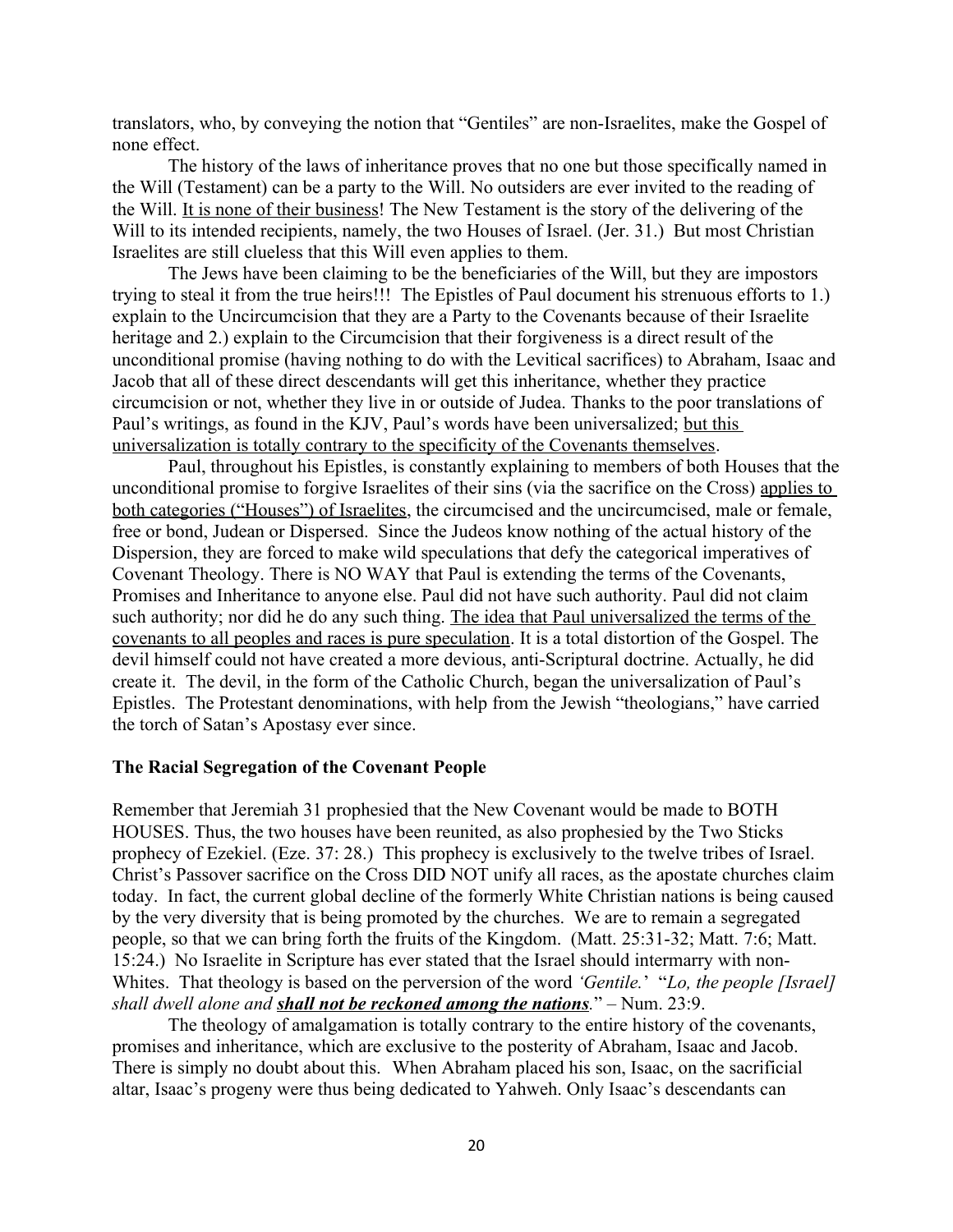qualify for this promise. "*In Isaac shall thy seed* (progeny, descendants, posterity) *be called*." Only the Anglo-Saxons have ever been called by Isaac's name. This is a very specific branch of the Adamic Race. The rest of the world will be blessed as long as they bless us. They will be cursed if they curse us. Because the Jews have successfully trained the world to bless them and curse us, we have patent evidence of why the world is going to hell in rapid fashion. This deluded world is blessing the progeny of Satan. The beginning of America's precipitous decline into moral degradation began the moment that President Truman recognized the Bastard State of Israeli, that illegitimate, hybrid child of Khazar and Edomite parents, who claim descent not through the patriarchs of Israel but through their hybrid mothers.

There is a direct, causal relationship between Truman's recognition of that Luciferian State and the chaos that we have descended into since. Since then, American Israel has allowed all sorts of non-Whites to enter into our borders, thus violating all the laws of segregation that Yahweh has commanded us to follow. ISRAEL IS TO DWELL ALONE. We cannot dwell alone in an integrated society.

Jesus Himself declares that, when He returns to judge the nations, He will SEPARATE them, not integrate them: "*When the Son of Adam shall come in His glory, and all the holy angels with Him, then shall He sit upon the throne of His glory: And before Him shall be gathered all nations: and He shall SEPARATE THEM ONE FROM ANOTHER, as a shepherd divides sheep from the goats." -* Matthew 25:31-32.

Since the Jews reckon their genealogy through the various mothers of their mongrelized breed, most of whom have little or no Israelite blood, they cannot possibly be the Israel of Scripture. This matriarchal reckoning is totally contrary to the PATRIARCHAL reckoning of the genealogy of True Israel, which is amply documented in the Bible.

Paul confirms the law: "*But we know that the law is good*." Jesus was "*born of a woman, according to the Law*." (Gal. 4:4) This means that His genealogy is purely Adamic, through the patriarchs. His mother, Mary, was also of royal blood, being descended from David. Joseph, his legal father, or "stepfather," was also a descendant of David. Therefore, Yahshua's genealogical descent is totally in conformity with Hebrew law and the Covenants. His genealogy is PERFECT, just as Noah's was. Mary's genealogy is reckoned through her father, Heli, at Luke 3:23. Heli was Mary's father and became Joseph's father-in-law. Since the expression, "fatherin-law" was not in common usage, verse 23 simply declares Joseph to be the "son of Heli." Jesus said, "*I am the ROOT and the OFFSPRING of David*." (Rev. 22:16.) Because Mary was a descendant of David, so was Yahshua.

It is amazing that the Jews claim that Jesus could not have been the Messiah because He did not have an earthly father – while they themselves reject the patriarchal lineage!!! This is nothing but incredible sophistry and hypocrisy! But the prophecy concerning the Messiah simply states that He will be the offspring of David. And David's genetic code was transmitted to Yahshua through Mary. That is the bottom line. Furthermore, who better than the Holy Spirit could be your father?

From Wikipedia, which is a Jewish-owned service, we are told, under the heading of "Who Is a Jew?" *According to* [Halakha](http://reference.info.com/?qkw=Halakha&source_id=2222&source_key=Halakha) *(Jewish law), only a convert or a child born to a Jewish mother is counted as Jewish. A child with a Jewish father and a non-Jewish mother is considered a non-Jew.* 

So, who are the Jews to criticize Christ's genealogy when they themselves admit that they do not follow the clearly documented partriarchal reckoning of Scripture? Hypocrisy, thy name is Judaism!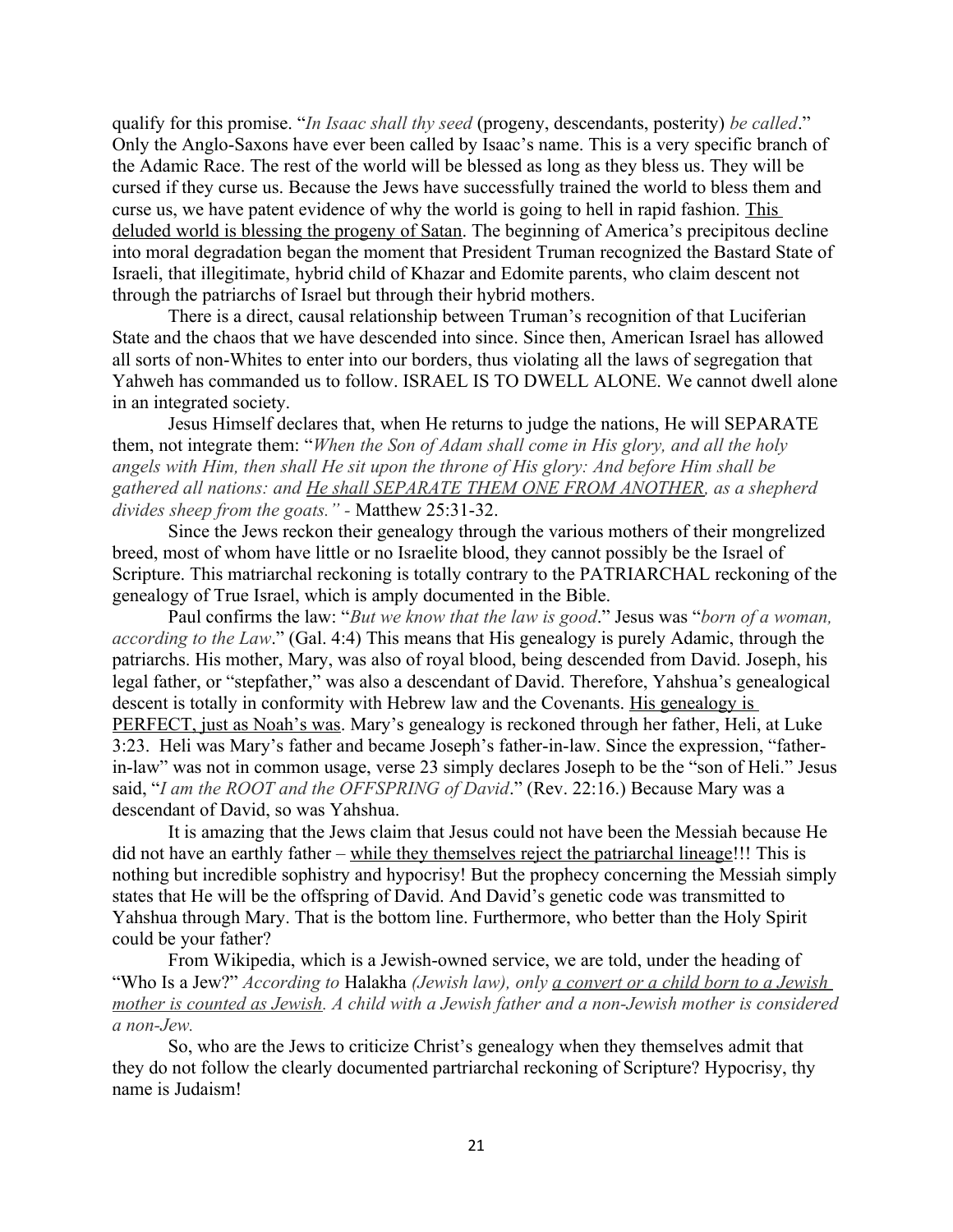## **JUDEAN**

The placard that Pontius Pilate had nailed to the cross had the statement, *Iesus Nazarenus Rex Iudeorum.* (INRI.) When Pilate asked Him, "*Are you the king of the Jews*?" Yahshua answered, "*You say I am*." (Mark 15:2.) Yahshua did not come to be the king of a multicultural state. He came to be, ultimately, the King of Israel, not Judea. These are two entirely different nations and concepts. The Greek word IOUDAIOS means "Judean." It is not a reference to the race or tribe of Judah.

Since the kingdom of Judah was usurped by Herod the Edomite, Judea had become a balkanized country, with two main ethnic groups: Judah and Edom. This is like combining White America with Aztlan Mexico and calling it Amerexico. The Jews have always used non-White immigration as a weapon against the White Race. We can see this happening on a global scale today. Jesus did not come to be king of a mulricultural state. *"I come not but unto the exiled sheep of the Hose of Israel."* (Matt. 15:24.) That's why He rejected the title, "*King of the Jews*."

The rabbis of Judaism have used the art of confusion to suggest that "*Jesus was a Jew*." But Jesus was NOT a Judean. Even though His parents were both descended from King David and therefore Israelites of the tribe of Judah, He was a Galilean by residence. His home town was Nazareth, not Bethlehem or Jerusalem. Yahshua rarely spent any time in Judea or in Jerusalem. When He did, He was in constant conflict with the Edomite Pharisees, who sought to kill Him (John 7:1).

The modern word JEW is a contraction of the word *Ioudaios,* which describes the multicultural state run by Edomite Jews. The Jews are indeed a multiethnic group. There are Black Jews, Oriental Jews, Arab Jews, Khazar Jews and Edomite Jews, but there are NO Judahite Jews. A Judahite is a racially pure descendant of the tribe of Judah. A Jew is always a mongrel who practices the religion of the Pharisees, Judaism. The Sephardic Jews trace their ancestry to the Edomite Judeans of Judea. They were NEVER part of the tribe of Judah.

I John 2:18-19 tells us this: *Little children, it is the last time: and as you have heard that antichrist shall come, even now are there many antichrists; whereby we know it is the last time.*  [Now pay strict attention to the prepositions, which I will highlight.] *They* [these antichrists] *went out FROM us, but they were not OF us; for if they had been OF us, they would have continued WITH us; but they went out, that they might be made manifest that they were not all OF us."* 

Then, in verse 22, John states, "*Who is a liar but he that denies that Iesus is the Messiah?"*

There was only one ethnic group that was not OF Judah but that went out FROM Judah. It is a historical fact that the Edomites of Judea became known to the world as the Sephardic Jews. Of this ethnic group, John is prophesying that it would one day be realized **that they are not OF Judah**. This same group is called **antichrist**. This group is the Edomites of Judea, led by the Herodian Pharisees. In short, Judea was a multicultural state under the administration of the Idumean usurpers. (The same thing happened in America under the Jew Deal of Federal Dictator Rosenfeldt.)

We live in the days when it is finally being made manifest that these antichrists were the Edomite *Ioudaios* of Judea. See also Rev. 2:9 and 3:9, for confirmation: those who SAY they are Judahites of Judea but are actually Idumeans.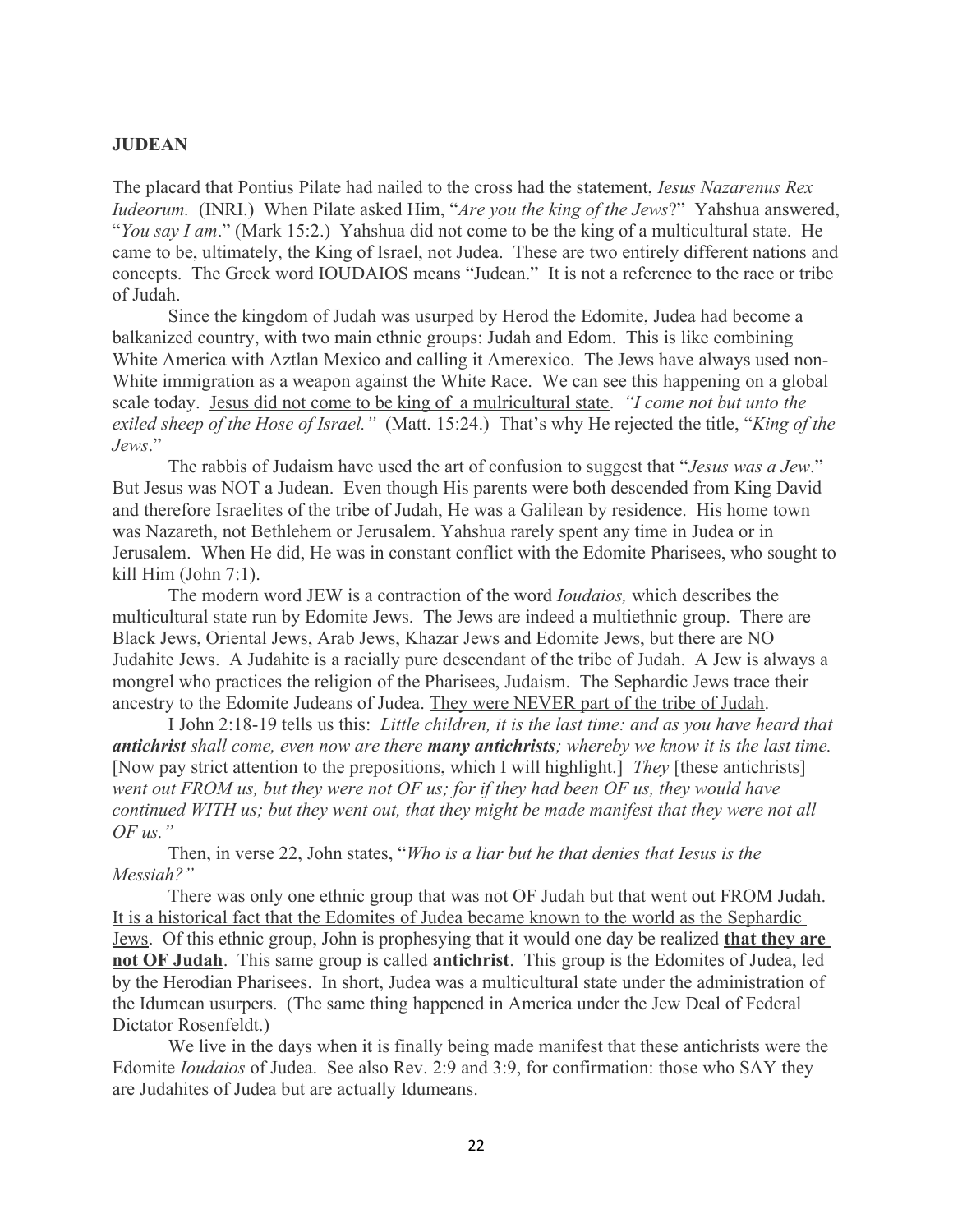## **ANTHROPOS (MAN)**

The Old Testament prophets, Isaiah, Ezekiel and Jeremiah had occasion to use the expression, "Son of Man." This expression was always used of themselves, being pure-blooded descendants of Adam, through Seth. In the Old Testament, in over 100 instances, the Hebrew word for "man" in this expression is always AWDAWM, meaning those who show blood in the face. So, "Son of Man" = "Son of Adam." It is a statement of pure racial descent. Non-Identity theologians have pondered the meaning of this expression and are baffled because they refuse to accept the racial descent laws and the meaning of the word *awdawm*.

The Greek word *'anthropos'* is the common word for a male person of the Greco-Roman world, just as the Greek word *'gyne'* is the common Greek word for a woman of the same culture. It is this world (*cosmos*) that John is speaking of in John 3:16. This fact is proven by the way in which '*anthropo*s' is used in the Greek Septuagint. For example:

Deuteronomy 17:5. "*Then you shall bring out that* anthropos *or that woman, and you shall stone them with stones"*

Deuteronomy 22:24. "*They shall be stoned with stones, and they shall die, the young woman, because she did not cry out in the city, and the* anthropos*, because he violated his neighbor's wife."*

Isaiah 4:1. "*Seven women shall take hold of one* anthropos, *saying, we will eat our own bread, and wear our own raiment; only let your name be called upon us, and take away our reproach."*

Jeremiah 51:7: "*to cut off* anthropos *and woman of you, infant and suckling from the midst of Judah...*"

Now, for the New Testament:

Matthew 19:5 "*Therefore shall an* anthropos *leave his father and mother, and hold fast to his wife.*" (also in Ephesians 5:31)

Matthew 19:10 "*If such is the case of an* anthropos *with his wife, it is better not to marry."*

I Corinthians 7:1 "It *is good for an* anthropos *not to touch a woman."*

Since the law was given exclusively to Israel, these statements, using the word *anthropos*, cannot apply to any other group. Furthermore, neither the Greeks, many of whom were Japhethites, nor the Israelites of the Greco-Roman world, considered non-Whites to be *anthropos* of their own race. The Greeks and Romans never considered the other races to be part of this COSMOS (world-order), which was run exclusively by ANTHROPOS (White, Adamic Man). Non-whites, whether of Oriental, South Asian or Black origin, were never accorded citizenship status until much later in Greek and Roman history. In both cases, the half-breed offspring of Greco-Roman Whites and non-White slaves were not given citizenship status *until these cultures were in the throes of fatal decline*. (The parallel to today's decline of civilization is that it has the same cause!) From this history, which includes myriads of statues and artwork of Whites only – the statues of Venus and David are clearly Caucasian - we know that the Greco-Roman world was an exclusively White *anthropos* world. This reality is assumed by and reflected in the language of the New Testament. This racial exclusivity is also assumed by the Greek Septuagint. There was NEVER a non-White leader of the Greco-Roman world.; and there is no such thing as a non-White Israelite. There is simply no doubt that the Greco-Roman world was both Hebrew and Indo-Aryan.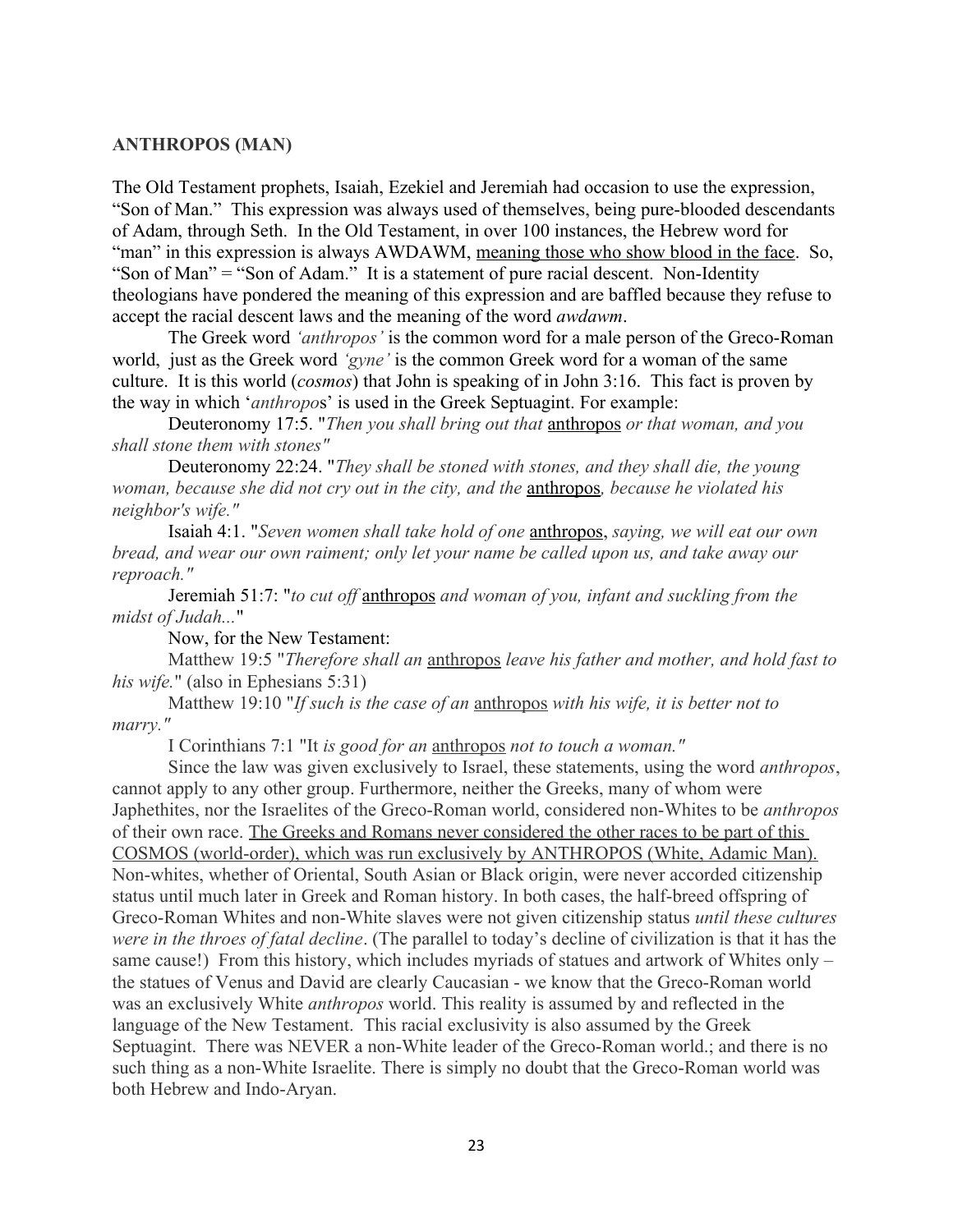All of the nations named in Genesis 10 were exclusively White. The rulership of these nations remained exclusively White, even after non-White slaves were brought in, after military subjugation. In no way did any of these Adamic civilizations treat race-mixing as an acceptable practice. Indeed, the Hindu caste system is a holdover from Aryan dominionism in India*.* Racial exclusivity was, quite simply, the norm, not the exception, in the White, Greco-Roman world. No anthropologist, except for Jewish deceivers, has ever stated otherwise.

By the time of Christ, most of the Greeks of the Greco-Roman world were actually Japhethites and Israelites of the Dispersion, and most of the Romans were pre-Dispersion Israelites of the House of Zarah-Judah, as Rome, Troy, Spain and Britain were settled by Zarah-Judah and Dan even before the Exodus; and it was only the Dispersed Israelites of the Greco-Roman world who had any interest in going to Jerusalem for any Israelitish feasts. Nor would any non-Israelites be allowed to attend these Feasts. This is just as true of the Magi, who were of the Parthian (Pharez-Judah) nation, as it was of the various "nations" represented at Pentecost in the Book of Acts. The Parthians were a blend of Persian (Aramaic Shemite) Whites and Saxon-Israelite Whites. They were ruled by kings descended from Pharez and by priests of the house of Levi (Magi). The Scythians were a blend of Japhethites and Israelites who were not ruled by Pharez-Judah. Their territory was north of Parthia, well into Russia and Sweden, and extended far into the East, even into China (the Tocharians and Uighurs) and was well established in the eastern and northern parts of Europe (as the Veneti, Frisians, etc.). The Veneti (also called Wends) were Japhethites (today known as Slavs), who were the Aryan traders that delivered goods into Venice from the rivers of northern Europe and Russia.

All of these nations were White, from top to bottom; and they were descended from Noah's three sons, Ham, Shem and Japheth, as related in Genesis 10. All of these sons of Adam considered non-Whites to be forbidden races. When these White tribes confronted Mongolians or Africans, there was war, not integration. This is the racial COSMOS that the Israelites were brought up in; and the Apostles display this racial reality when they are confronted by non-Israelites. (See Matt. 15:22-29.)

When Yahshua refers to Himself as the "**Son of Man**," He is acknowledging His pure racial descent from Adam through Seth. Indeed, the New Testament begins with His genealogy, in order to prove His descent from David; and Luke, chapter 3 records His descent from Adam Himself.

At Gal. 4:4, Paul decrees that Yahshua was born "under the law," meaning that He was a racially pure Judahite. Verse 5 states that He came to redeem them who also were "born under the law," namely, the Israelites, who were the only people to whom the law was delivered, thus verifying Rom. 9 3-4, our opening verse; and both of these verses are based upon Deut 4:1-8. The law can be summed by Deut. 23:2, which states that "*No mongrel shall enter the congregation of Yahweh*."

#### **The Last Word: GENTILE**.

One of the most abused and misunderstood words of Scripture is the word '*gentile*.' This word is actually of Latin origin and it NEVER had the meaning of *"those who are non-Jews*." This meaning is of modern origin and is based on the false Jewish idea that Jews are Israelites and that all non-Jews are so-called "Gentiles." The reality is that the Latin word '*gentile*' was substituted for the Greek word *ETHNOS*, which simply means, *"race, tribe*." In the original Latin, the word meant, very specifically, a person of one's OWN RACE OR TRIBE. Hence, we see that the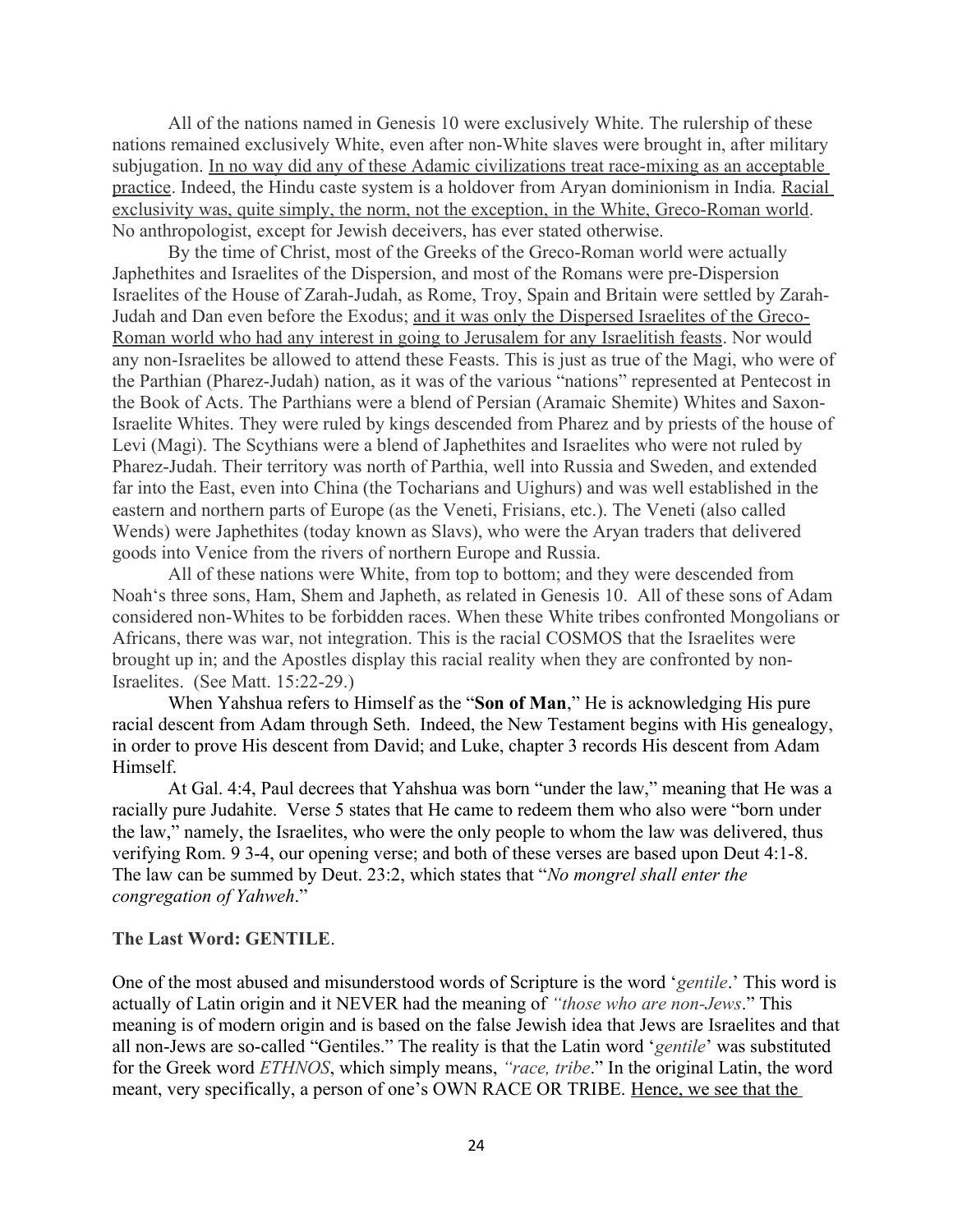Jewish-inspired definition of the word **is the exact opposite of the original meaning**. The Jews use it to designate non-Jews, when, Scripturally, the word most often refers to the Israelites of the Dispersion (dated 745 BC). Just as the modern word, '*race*,' can refer to any race, the Greek '*ethnos*,' the Hebrew '*goy*' and the Latin *'gentilis'* can refer to any race, so the context of a particular passage must be taken into consideration before determining which race is being referenced.

Race-mixing with non-Whites was simply unheard of in the Greco-Roman world. It only occurred among the wealthy who brought non-White slaves back to Greece and Rome from the various military campaigns. **Race-mixing was taboo in America as late as the 1950's**. It was the Jewish-owned televangelist networks that began promoting the idea that the races must integrate; and it was the Supreme Court under the Jewish rabbi, Earl Warren, that urged the Jew Eisenhower to forcibly integrate Mississippi's schools. It wasn't the Bible that changed. The Bible Belt of the South was just fine with segregation since 1776.

What changed? It was the pastors of apostate Judeo-Christianity who started changing THEIR doctrine, claiming that today, after 2,000 years of segregation, that the Bible must be interpreted differently!

Although Strong's Concordance includes, as the last entry, the Jewish definition of the word *'goy'* as *"foreign nation*," a careful study of the passages in which this word is used shows conclusively that the word *'goy'* is used far more often of Israelites than of any other nation, so "*foreign nation*" is a false definition provided to James Strong by Jewish rabbis, not by the standard of Biblical usage. This false definition has been picked up by the deceived "Gentiles" themselves, who don't know how the Jews have distorted the definitions of words for their own, supremacist purposes.

Here is how the **Ensign Message** describes the deception that has come about, regarding this word:

## *THE ENGLISH WORD "GENTILE" A SAD ERROR IN TRANSLATION*

*An examination of this word, and how it came into the English language from the Bible, shows that it was evidently coined by the translators of the Authorised Version to their individualistic understanding that excluded the main national theme of Israel from the New Testament. Ignorant of the whereabouts of dispersed Israel and the Nation building in the Isles of the West, they considered "Israel" and "Jew" as interchangeable terms as denoting the same people mostly resident in the Holy Land and nearby districts. They used the word "Gentile" to describe all peoples other than those termed "Israel" or "Jew." They took great liberties, in translating the Greek word ethnos in a variety of ways - Gentiles 93 times, heathen 5 times, nation 64 times, people twice with the greatest inconsistency including the Greek word hellen, which they also indiscriminately rendered "Gentile."*

*The collective word ethnos which means - "nation" - is not applicable to an individual. A person cannot be addressed as a "nation." The idea that a person can be called a "gentile" stems from incorrect translation of the original word.* 

*The English word - Gentile - has its origin from the Latin gentelisis and the French gentil, both derived from the root stem gens, a Latin word meaning - "A Selected Clan or Race of the same stock," in a collective sense.* 

*Had the translators used the word - "nation" - in every instance, the context would reveal whether ethnos was applicable to the nations of Israel or nations of non-Israel race.*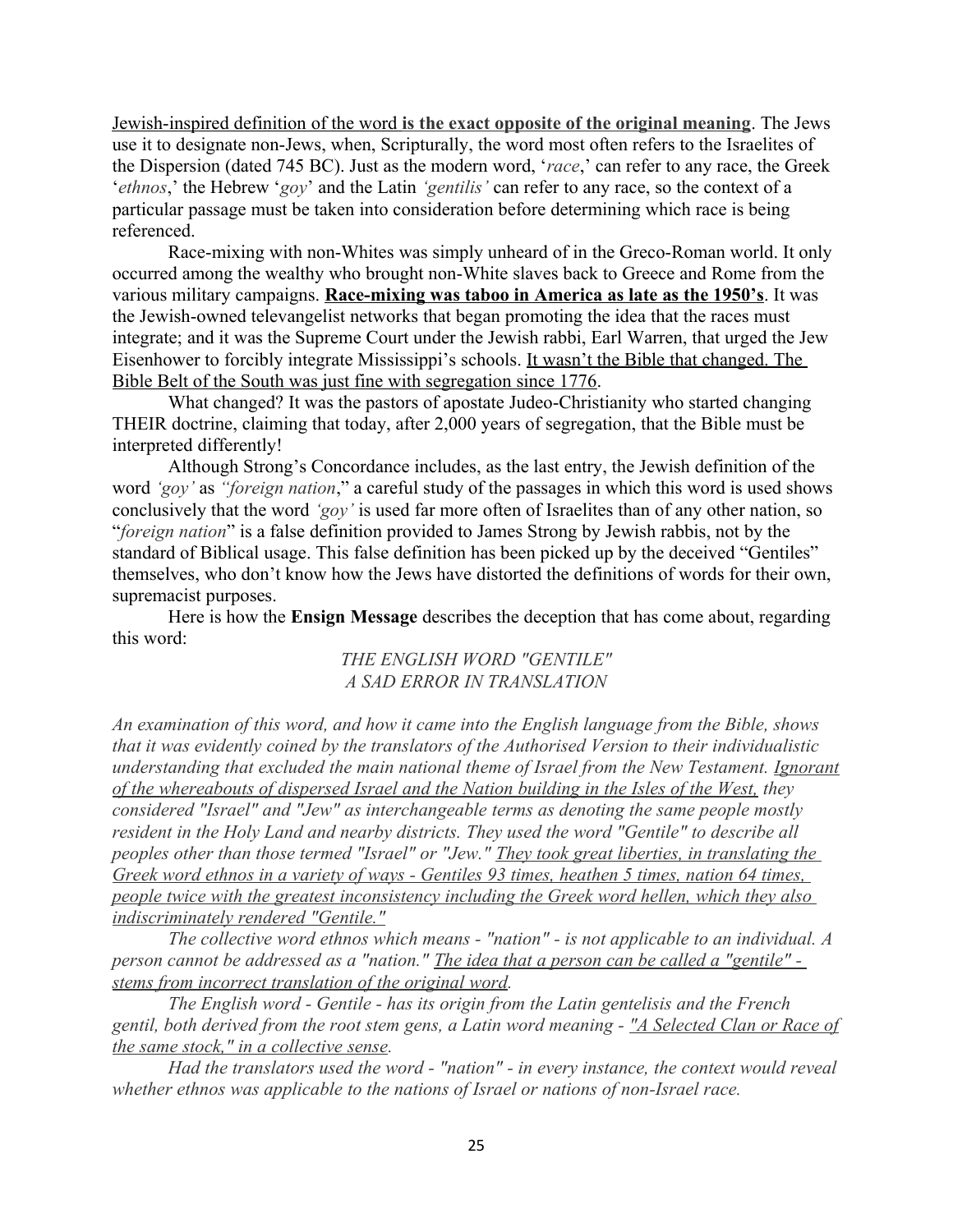*Church leaders erroneously read the Pauline Epistles as addressed to alien peoples of non-Israel race - termed "Gentiles."* 

In doing so they introduce doctrine so full of contradictions as to subvert the Gospel of *the Kingdom as taught by Jesus and the message the Apostles were commanded by HIM to expound to the lost sheep of Israel and not alien "Gentiles" (Matthew 10:5-6).* 

*The true Kingdom Gospel - covered by the Mystery of the Kingdom - (Matthew 13:11), was revealed only to HIS Disciples and those who had ears to hear. Blind Israel was not immediately receptive to the message and those of the early centuries A.D. - lost in a maze of Christian dogmas - had relegated God's Servant Nation to the limbo of forgotten legend.* 

*In the light of new knowledge the old mistakes can be accounted for. It can now be seen that the Bible contains a "cover story" implanted for the very purpose of concealing Israel from the world at large.* 

Instead of following the unchanging purpose of Yahweh in the Israel race and the *political base of the Gospel of the Kingdom, Christians were carried away with the individual aspects of personal salvation and substituted a gospel that excluded the national theme.* 

*Undoubtedly the translators of the A.V., biased by this attitude, misapplied the meaning of the original word for nation and substituted religious connotations to it - such as "Jews" and "Christians." In proof of this corruption see our modern English dictionaries, which continued to perpetuate the error, an example - according to "The New Hamlyn Encyclopedic World Dictionary":* 

*"Gentile = of or pertaining to any people not Jewish."* 

*The absurdity of such an error is profound, and that it should have been handed down to this day and age without correction, shows to what an extent tradition may lead astray. The muddle can only be solved by accurate definitions:* 

*"Jewish" denotes a person professing - "the Jews' religion" - (Gal. 1:13) and is not applicable to a race.* 

*Directly opposed to the above, gens, the root stem of Gentile, appertains to people belonging to the same family, clan or nation - and NOT to a heterogeneous collection of many different races of people*. [Given this factual understanding, it's actually the Jews who are "Gentiles," because they are not Israelites. – Eli]

*The same bias that actuated the translators of the A.V. to distort the meaning of ethnos, is evident also with the Greek words genes, genos and gennema, whose primary meaning in each case is race.*

*In many passages they confused the racial theme by rendering "race" as "generation" striking examples of this, where "generation" makes no sense with the context, are - Matthew 3:7. 12:34; 23:33, 24:34, Mark 13:30; Luke 3:7; 21:32; 1 Peter 2:9.* 

{End of quotation.} Now you know the Truth. Please use it to set yourself free from Jewish and Judeo dogma.

#### **Appendix A: "The Bible Commands Segregation," by Pastor Bertrand Comparet**

#### THE BIBLE COMMANDS SEGREGATION *by Bertrand Comparet*

In the Bible, God repeatedly warns us against any mixing of races ... and especially against intermarriage and mongrelization. Some of this has been overlooked because of imperfect translations out of the Hebrew and Greek languages in which the Bible was written. Let us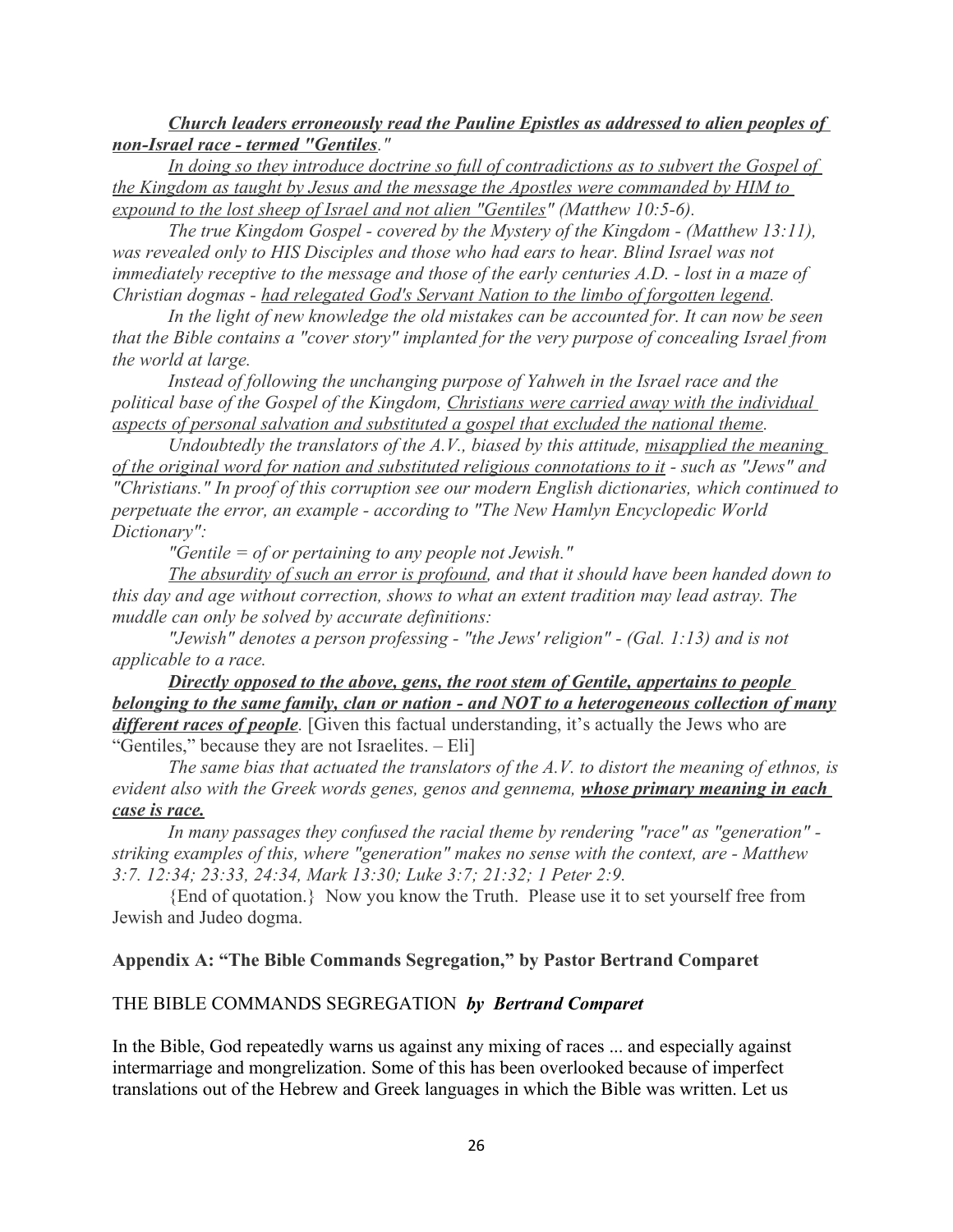examine some of these passages, carefully noting the exact meaning of the words used in the original tongues.

From the very beginning, the commandment not to permit mongrelization is strongly emphasized. For example: EXODUS 33:16 "So shall we he separated, and all of Thy people, from all the people that are upon the face of the earth." LEVITICUS 20:24 "I am the Lord thy God, which have separated you from other people."

JOSHUA 23:12-13 "..if ye do in any wise go back and cleave unto the remnant of these nations, even these that remain among you, and shall make marriages with them, and go in unto them and they unto you: know for a certainty that they shall he snares and traps unto you, and scourges in your sides and thorns in your eyes, until ye perish off from this good land which the Lord your God has given you. "

DEUTERONOMY 7:3 "NEITHER SHALT THOU MAKE MARRIAGES WITH THEM: thy daughter thou shalt not give unto his son, *nor his daughter shalt thou take unto thy*  son."

Many warnings are given in the Bible not to mate with "the stranger." But the Hebrew words translated "stranger" in these verses are "ZUWR", "NEKAR", and "NOKRI...and each one means a person of DIFFERENT RACE FROM OURS.

(There are other Hebrew words "ger" and "toshab"... meaning persons who are aliens only in a political sense, but of our race.) The warning against race mixing is always against those "strangers" who are, ZUWR, NEKAR or NOKRI. For example: PROVERBS 23:27 "For a whore is a deep ditch; and a strange ZUWRI woman is a narrow pit."

The reason for the warning is clear: MONGRELIZATION IS THE WORSE FORM OF "GENOCIDE". If you kill 99% of a race; but leave the other l% pure-blooded, they will in time restore the race; but when you mongrelize them, you have destroyed that race eternally. Once mixed with the Black or Yellow Races, the White Race would be totally and forever destroyed. Hence, God has forbidden it.

PSALM 144:11-12 *"Rid me and deliver me from the hand of strange [NEKAR] children, whose mouth speaketh vanity, and their right hand is a right hand of falsehood: That OUR SONS may be as plants grown up in their youth, that OUR DAUGHTERS may be as the polished cornices of a palace. "*

JEREMIAH 2:21, 25 *"Yet I planted thee a noble vine, wholly a right seed. HOW, THEN, ART THOU TURNED INTO THE DEGENERATE PLANT OF A STRANGE "ZUWR" VINE UNTO ME? \* \* Withhold thy foot from being unshod, and thy throat from thirst: but thou saidst There* is no *hope:* no: for I HAVE LOVED STRANGERS (ZUWR) AND AFTER THEM WILL I GO."

HOSEA 5:6-7 "They shall go with their flocks and their herds to seek the Lord, but they shall not find Him: He hath withdrawn Himself from them. THEY HAVE DEALT TREACHEROUSLY AGAINST THE LORD: FOR THEY HAVE BEGOTTEN STRANGE (ZUWR) CHILDREN.

NOAH WAS SAVED BECAUSE HE WAS PURE BLOODED, WHILE THOSE AROUND HIM WERE MONGRELIZED. Genesis *6:2, 4-5* record the forbidden mixing of races, and the evil results thereof. But of Noah, Genesis 6:9 "Noah was a just man, and perfect [Hebrew *taw-meem without blemish in his generations [Hebrew 'to-led-aw'....descent, ancestry].*  Hence, Noah and his family were saved while the mongrels were wiped out.

MONGRELIZATION IS THE SIN FOR WHICH SODOM AND GOMORRAH WERE DESTROYED!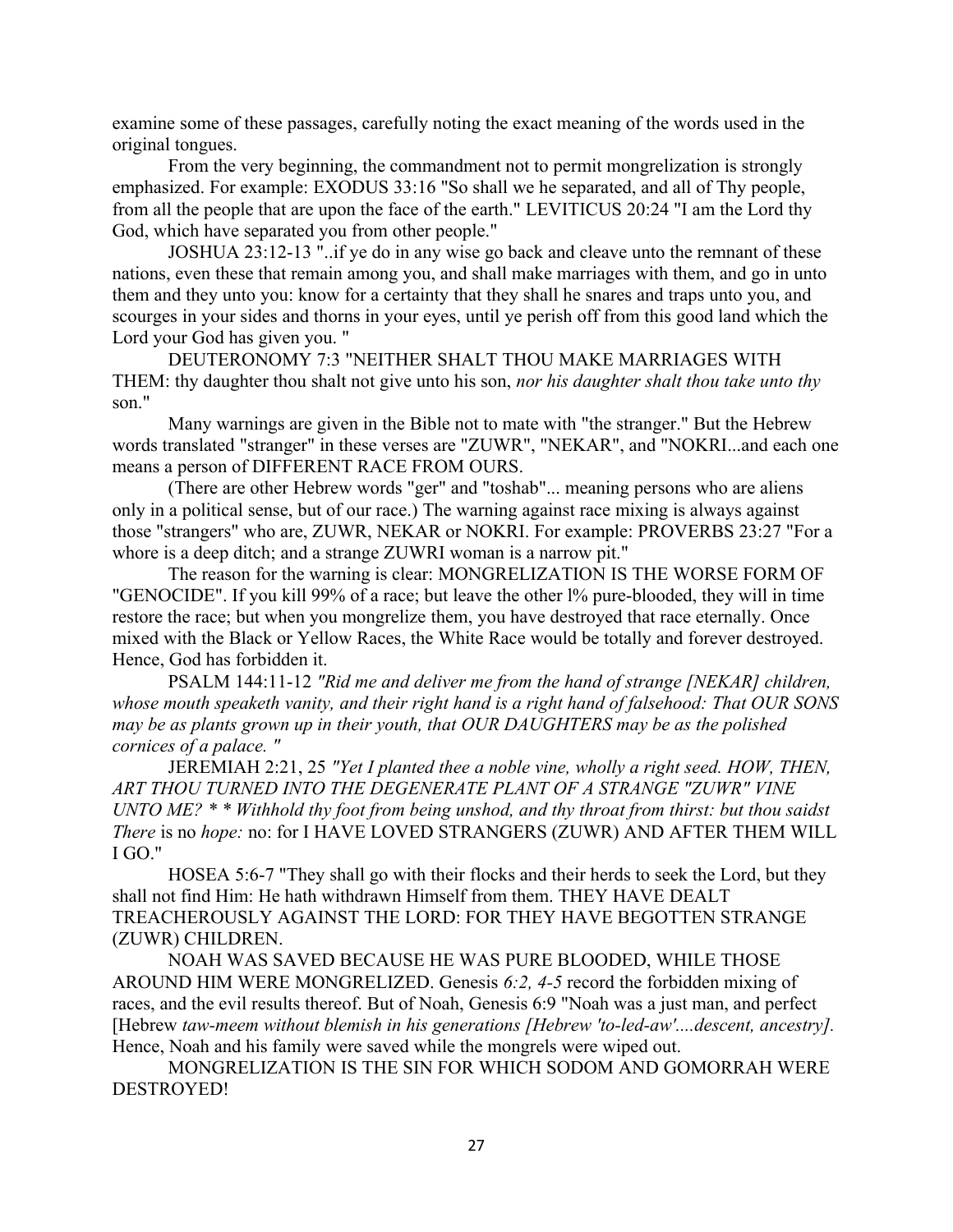JUDE *7 "Even as Sodom and Gomorrah, and the cities about them in like manner,*  giving, themselves over to fornication, and GOING AFTER STRANGE FLESH are set forth for an example, suffering the vengeance of eternal fire."

Those who seek to force integration in the schools and churches are now beginning to admit that their real purpose is to bring about RACIAL INTERMARRIAGE. They have even deceived certain well-meaning but ignorant clergymen into helping them. Even without intermarriage, JUST ALLOWING NEGROES INTO THE WHITE CHURCHES IS DISOBEDIENCE TO GOD. Do you say, "I didn't see that in my Bible?" That is only because mis-translation conceals it from you. No doubt, you were puzzled when you read the following: DEUTERONOMY 23:2 "A bastard shall not enter into the Congregation of the Lord: even to his tenth generation shall he not enter into the Congregation of the Lord."

You wondered at this, because an illegitimate child is not to blame for the sins of its parents; and why should the penalty extend for ten generations? They might all be legitimately born.

But the Hebrew word mistranslated "bastard" is the word "MAMZER": It means a MIXTURE, A HALF-BREED OR MONGREL. It has nothing to do with whether a child's parents were married, but it refers to THE FORBIDDEN INTERMIXTURE OF RACES. THAT IS WHY THE PENALTY EXTENDS FOR TEN GENERATIONS: and it shows how seriously God treats this sin. It is true that the mulatto child is not to blame for his parents sins: BUT HE IS STILL A MULATTO. The first generation would be half-breed; the second would have at least a quarter of the dark blood; the third at least 1/8; the fourth, 1/16; and so on. IN THE TENTH GENERATION, THE NEGRO BLOOD MAY BE AS SMALL AS ONE PART IN 1,024 .... YET GOD HIMSELF SAYS THAT THIS IS TOO MUCH TO BE ALLOWED TO "ENTER INTO THE CONGREGATION OF THE LORD."

If you admit that YOUR measure those qualities which God so carefully implanted in the White Race to carry out certain purposes which He has assigned to them. Recognition that God, Himself, made the races different does not imply hatred or contempt for any of them: difference has its purposes, which must be respected. I do not expect the family cat to sing like a canary, nor the canary to keel) mice out of the kitchen; if I went quail hunting, I would not expect a horse to point quail for me, neither would I try to saddle and ride the best hunting dog in the world. All the family pets are equally loved, and neither is despised because he can't do what some other does; but each has his own purpose, and trying to mix them up or interbreed them can only harm them.

I know that there are many people to whom these facts are new. There are also many who have learned the evil lesson that they can get more money or more political popularity by violating these laws of God than by obeying them. Some of you may not like to be reminded of these things. But remember, I did not write the Bible: God wrote it, through His prophets: and commandments are always right. FOR OUR OWN GOOD, FOR THE VERY SURVIVAL OF OUR WHITE RACE UPON THE EARTH, AND THAT WE MAY FACE OUR GOD WITH A BETTER CONSCIENCE, WE HAD BETTER OBEY THESE LAWS OF GOD. <http://newchristiancrusadechurch.com/sermons/sermon3.htm>

"*I am Yahweh. I change not*. *Therefore, you sons of Jacob are NOT consumed*." – Malachi 3:6. *"Has God forsaken His people, Israel? God forbid! For I am an Israelite, of the tribe of Benjamin."-* Romans 11:1.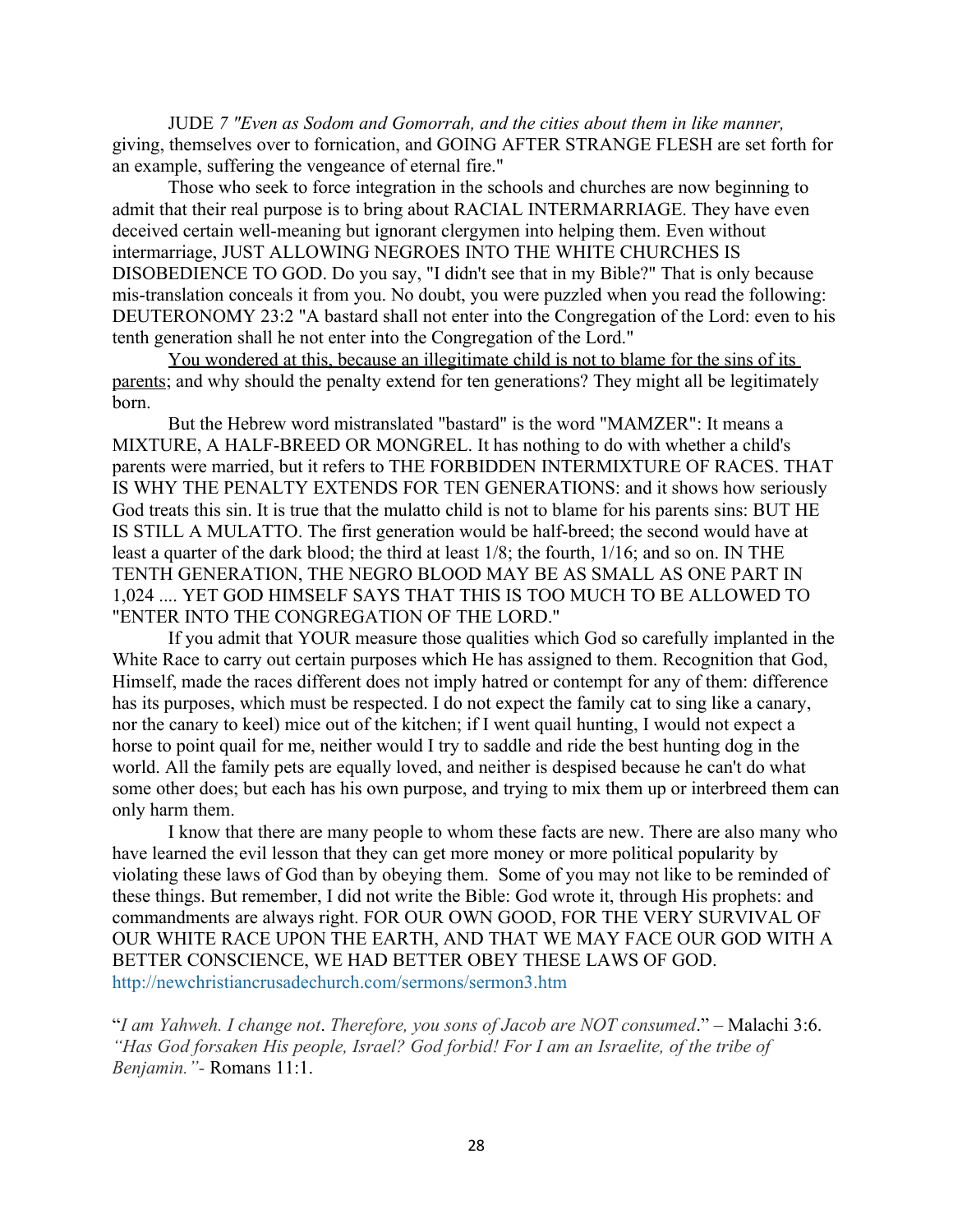## **Appendix B: The Rules of Bible Scholarship**

"*Search the Scriptures, to show thyself approved*." - Paul, II Tim. 2:15.

This command was given by Paul to all of the children of Israel, not just to the priests. The reason why most White Christians are utterly ignorant of the Scriptures is because they have allowed the false priests of Apostianity to do their research and thinking for them. Having now researched the Bible for over thirty-five years in proving the Christian Identity thesis, I have come up with the following simple rules, by which we should study OUR Scriptures:

## **Eli's Rules of Bible Scholarship**

1.) Be as true as possible to the original language. (Westminster Confession)

2.) Pay attention to idioms and metaphors.

3.) Use the Word Study Method to resolve poor translations

4.) Do not generalize beyond the context.

a.) Take careful note of where the context changes

b.) Hermeneutics: interpretation should be based on Scriptural paradigms, not mere theological tradition.

c.) Never take a verse, part of a verse, a phrase or sentence out of its context.

d.) Try to identify the beginning and ending of the context in question.

5.) With respect to the NT, try to employ OT concepts, types and symbols, in order to understand or interpret NT passages.

a.) Try to resolve allegorical language with symbolism from the Old Testament before resorting to guesswork.

b.) Keep a list of OT and NT symbols

c.) Never resort to guesswork

6.) Wherever possible, historical statements in the Bible should conform to known history and archeology. Since Yahweh is the author of BOTH the Bible and natural history, the two MUST AGREE. If there is disagreement, closer study of the original Hebrew and Greek, plus better science are in order.

7.) Dogmatism (unproven assertions) is to be avoided at all costs. Dogma usually consists of doctrine invented by theologians, which has no basis in Scripture. Purgatory and indulgences are good examples of non-Scriptural doctrine that is taught by the Catholic Church but is nowhere mentioned in Scripture. Often, dogma comes about by frequent repetition of a false idea, such as "*Jesus loves everybody.*" But Jesus had no love for the Pharisees, nor does He love evildoers. Scripture is very clear about this. Church dogma has superseded Scriptural Truth.

8.) Any new interpretation must show why the old idea is false. Rapture anyone?

9.) No conditional or hypothetical can be converted to an imperative or a declarative.

10.) Be objective towards your own interpretation. If an alternative hypothesis suggests itself, discuss it or footnote it.

11.) Eisegesis: Never try to force Scripture to conform to a pre-conceived notion.

12.) Exegesis: Always strive to stay true to the Scripture, as written. Always identify metaphors and similes as such, so as not to confuse the literal with the metaphorical, and vice versa.